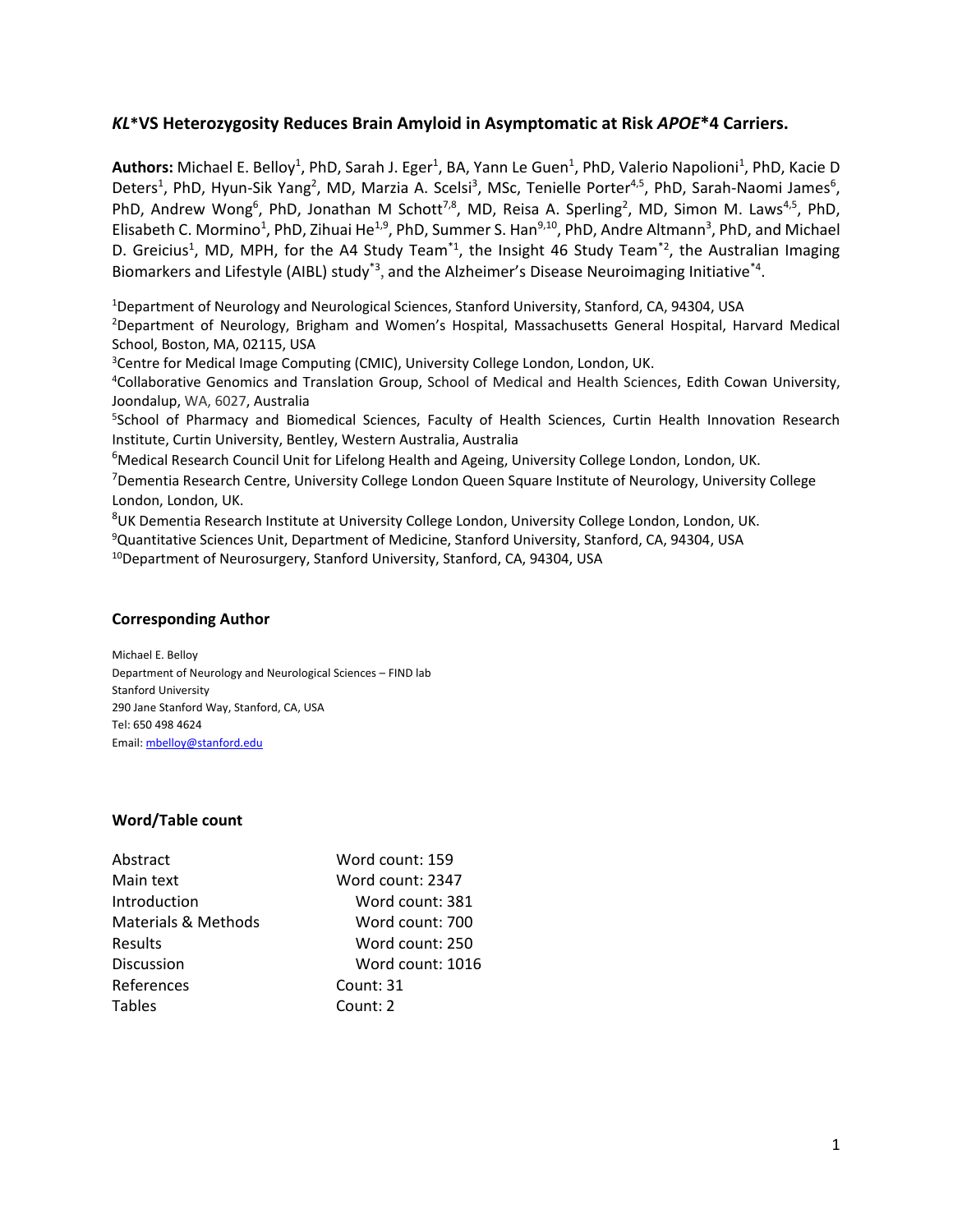#### **Abstract**

KLOTHO\*VS heterozygosity (KL\*VS<sup>HET+</sup>) was recently shown to be associated with reduced risk of Alzheimer's disease (AD) in *APOE*\*4 carriers. Additional studies suggest that *KL*\*VSHET+ protects against amyloid burden in cognitively normal older subjects, but sample sizes were too small to draw definitive conclusions. We performed a well-powered meta-analysis across five independent studies, comprising 3581 pre-clinical participants ages 60-80, to investigate whether *KL*\*VS<sup>HET+</sup> reduces the risk of having an amyloid-positive positron emission tomography scan. Analyses were stratified by *APOE*\*4 status. *KL*\*VSHET+ reduced the risk of amyloid positivity in *APOE*\*4 carriers (OR=0.67 [0.52,0.88]; P=3.5x10-3 ), but not in *APOE*\*4 non-carriers (OR=0.94 [0.73,1.21]; P=0.63). The combination of *APOE*\*4 and *KL*\*VS genotypes should help enrich AD clinical trials for pre-symptomatic subjects at increased risk of developing amyloid aggregation and AD. *KL*-related pathways may help elucidate protective mechanisms against amyloid accumulation and merit exploration for novel AD drug targets. Future investigation of the biological mechanisms by which *KL* interacts with *APOE*\*4 and AD are warranted.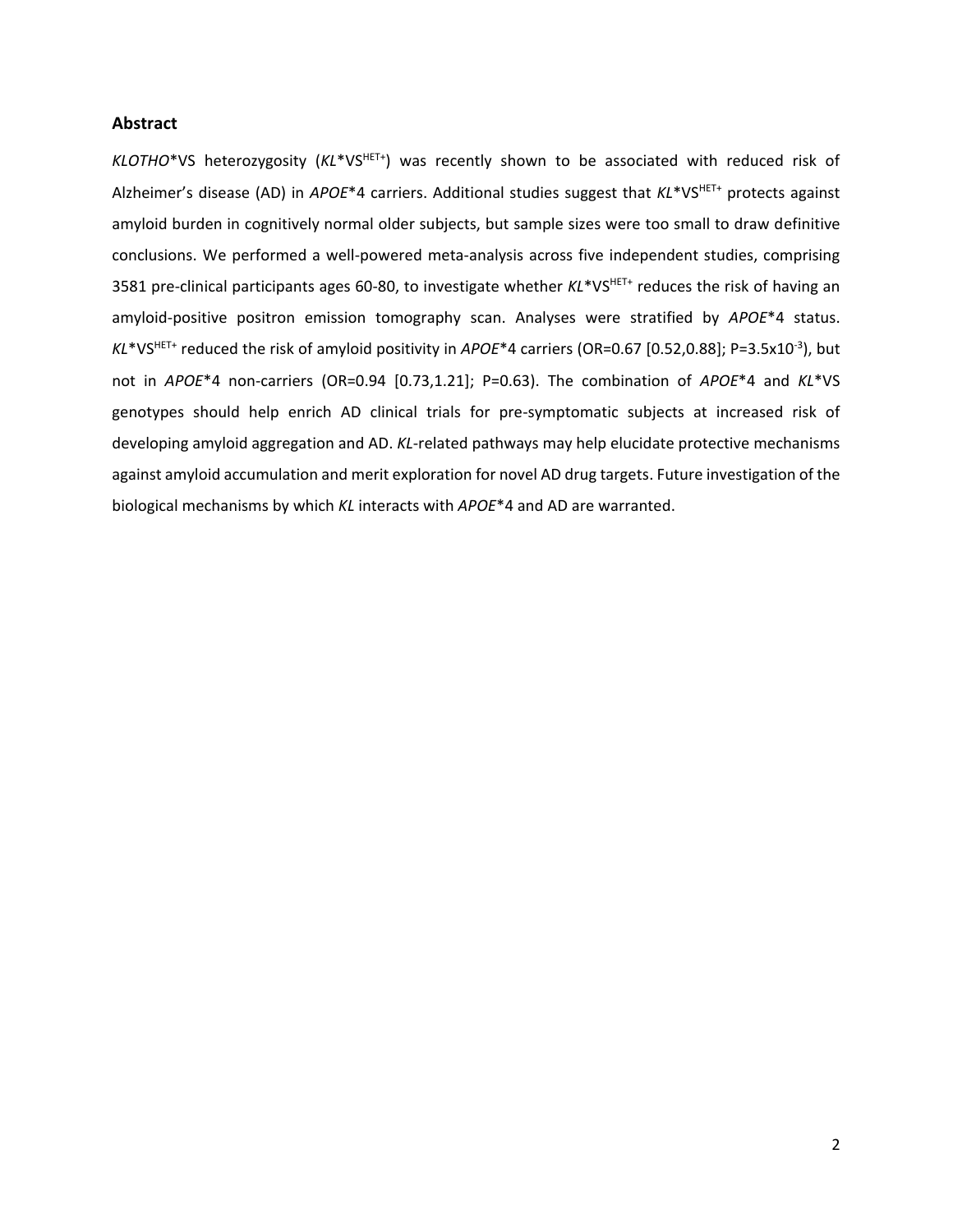#### **1. Introduction**

 With Alzheimer's disease (AD) clinical trials moving towards minimally symptomatic or even presymptomatic designs (Cummings et al., 2019; Sperling et al., 2011), which can be lengthy and costly, there is a crucial need to enrich for subjects likely to develop amyloid abnormalities and worsening symptoms. *APOLIPOPROTEIN E*\*4 (*APOE*\*4) is the strongest genetic risk factor for late-onset AD and a critical mediator of amyloid accumulation in the brain (Belloy et al., 2019). *APOE*\*4 carriers, compared to noncarriers, are at about 5-fold increased risk of AD (Belloy et al., 2020). Even in pre-symptomatic, cognitively normal subjects during early old age (60-80 years), *APOE*\*4 carriers are also at about 5-fold increased risk of having an amyloid-positive PET scan (Jansen et al., 2015), increasing the risk for future cerebral tau pathology, cognitive decline, and ultimately dementia (Clifford R. Jack et.al, 2017). The *APOE*\*4 genotype is therefore critical in estimating an individual's risk of AD when attempting to enrich AD clinical trials for subjects likely to progress relatively quickly on the AD pathological spectrum (Ballard et al., 2019; Jack et al., 2018; Reiman et al., 2011).

 Other genetic factors may mitigate *APOE*\*4-related risk for AD. *KLOTHO* (*KL*) is a compelling candidate, as it has been implicated as a longevity factor promoting cognitive resilience during aging (Arking et al., 2002; Dubal et al., 2014; Kurosu et al., 2005). Specifically, heterozygosity ( HET+) for the *KL*\*VS genotype has been associated with increased serum levels of KLOTHO, which in turn was associated with healthy brain aging and synaptic function (Dubal et al., 2014; Yokoyama et al., 2017, 2015). A recent large-scale metaanalysis showed that *KL*\*VS<sup>HET+</sup> reduced AD risk in *APOE*\*4 carriers by as much as 30% (Belloy et al., 2020). Additionally, in line with an earlier study (Erickson et al., 2019),  $KL*VS^{HET*}$  was associated with reduced amyloid burden in the brains of cognitively normal *APOE*\*4 carriers during early old age. The combination of *KL*\*VS and *APOE* genotypes may thus be important in refining individual AD risk and in guiding trial recruitment. Prior outcomes on amyloid burden were, however, obtained from cohorts of relatively small sample sizes (Belloy et al., 2020; Erickson et al., 2019). Here, we performed a well-powered meta-analysis across five independent studies to evaluate whether KL\*VS<sup>HET+</sup> reduces the risk of having an amyloidpositive PET scan in cognitively normal *APOE*\*4 carriers ages 60-80.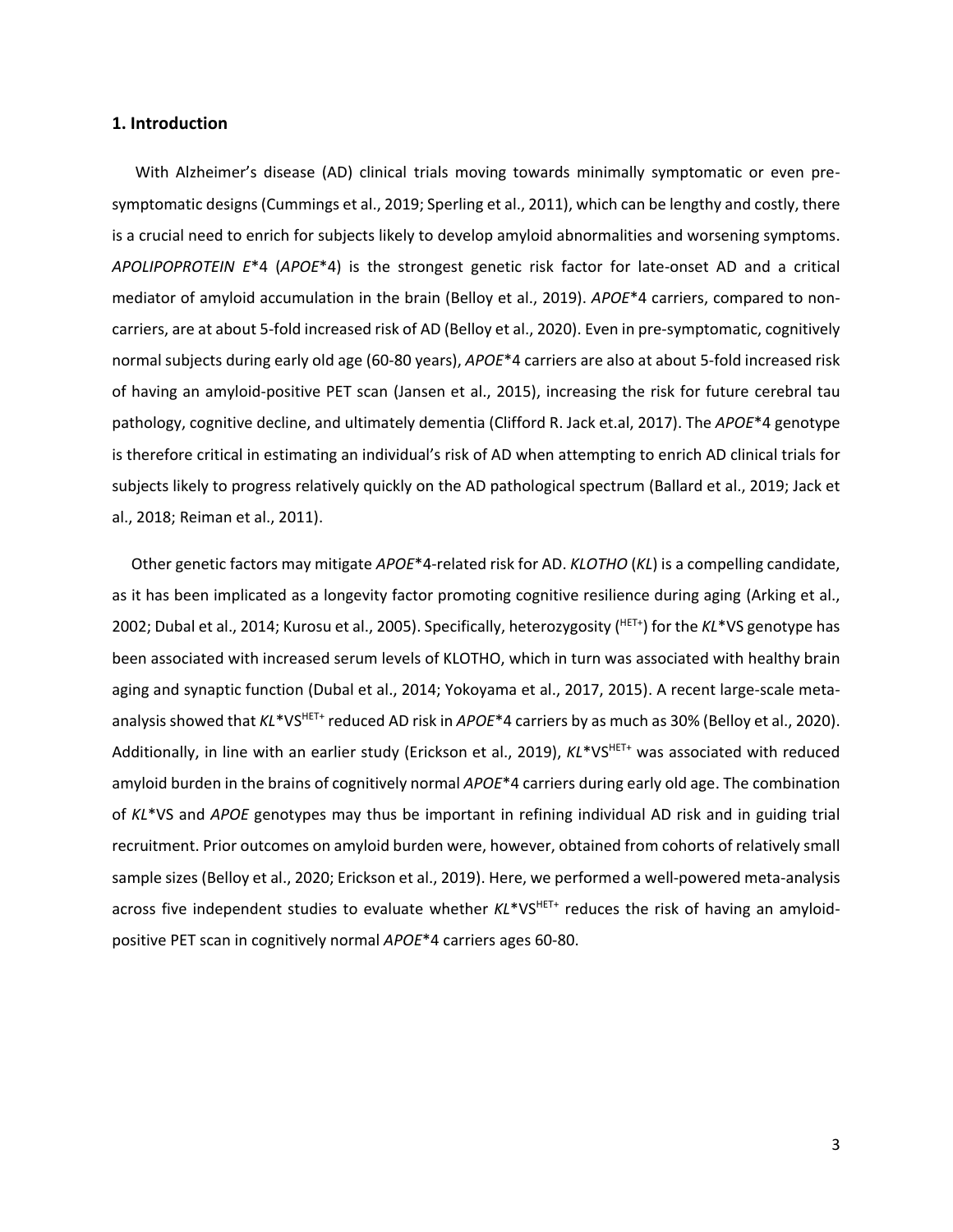#### **2. Materials and Methods**

#### **2.1. Cohort ascertainment and PET processing**

 Five AD-related cohorts with genotype and amyloid PET data were included (**Table1**). Ascertainment and collection of genotype/phenotype data and PET image processing for each cohort are described in detail elsewhere (Dagley et al., 2017; Ellis et al., 2009; Jagust et al., 2015; Lane et al., 2017; Petersen et al., 2010; Sperling et al., 2020). Briefly, participants were included if they were diagnosed as cognitively normal, based off their respective study's clinical assessments, cognitive battery performance criteria, and scoring above 24 on mini-mental state examinations (MMSE). Within each cohort, amyloid PET images were normalized to their cerebellar reference region to obtain standardized uptake value ratios (SUVR) or distribution volume ratios (DVR) in a composite of cortical brain areas. PET scans were then dichotomized as positive (abnormal) or negative (normal) using SUVR or DVR cutoffs defined independently in each of the five studies (Dagley et al., 2017; Ellis et al., 2009; Jagust et al., 2015; Lane et al., 2017; Petersen et al., 2010; Sperling et al., 2020).

 Participants provided written informed consents in the original studies. The Stanford Institutional Review Board granted the current study protocol an exemption because the analyses were carried out on "de-identified, off-the-shelf" data.

#### **2.2. Genetic Data Processing**

 Genetic data underwent standard quality control, processing, and ancestry determination as previously described (Belloy et al., 2020; Yang et al., 2019). Only non-Hispanic subjects from Northwestern European ancestry were included to obtain the largest, most homogenous sample. For the AIBL cohort, genetic data for ancestry determination were not directly available, so included subjects were non-Hispanic Whites of European ancestry. For the HABS cohort, processing was slightly augmented with regard to prior work: two genotyping batches were first processed separately (retaining subjects/variants with genotyping rate >0.98, genotype missing rate >0.98, Hardy Weinberg equilibrium p<10<sup>-6</sup>, and identity-by-descent pihat<0.125) and then merged (Yang et al., 2019).

### **2.3. Study Design and Statistical Analyses**

We evaluated the association of  $KL^*VS^{HET+}$  with dichotomized amyloid PET outcome by *APOE*\*4 status. All analyses were restricted to PET scans acquired when subjects were diagnosed as cognitively normal and between the ages of 60-80 years, consistent with prior work (Belloy et al., 2020). In longitudinal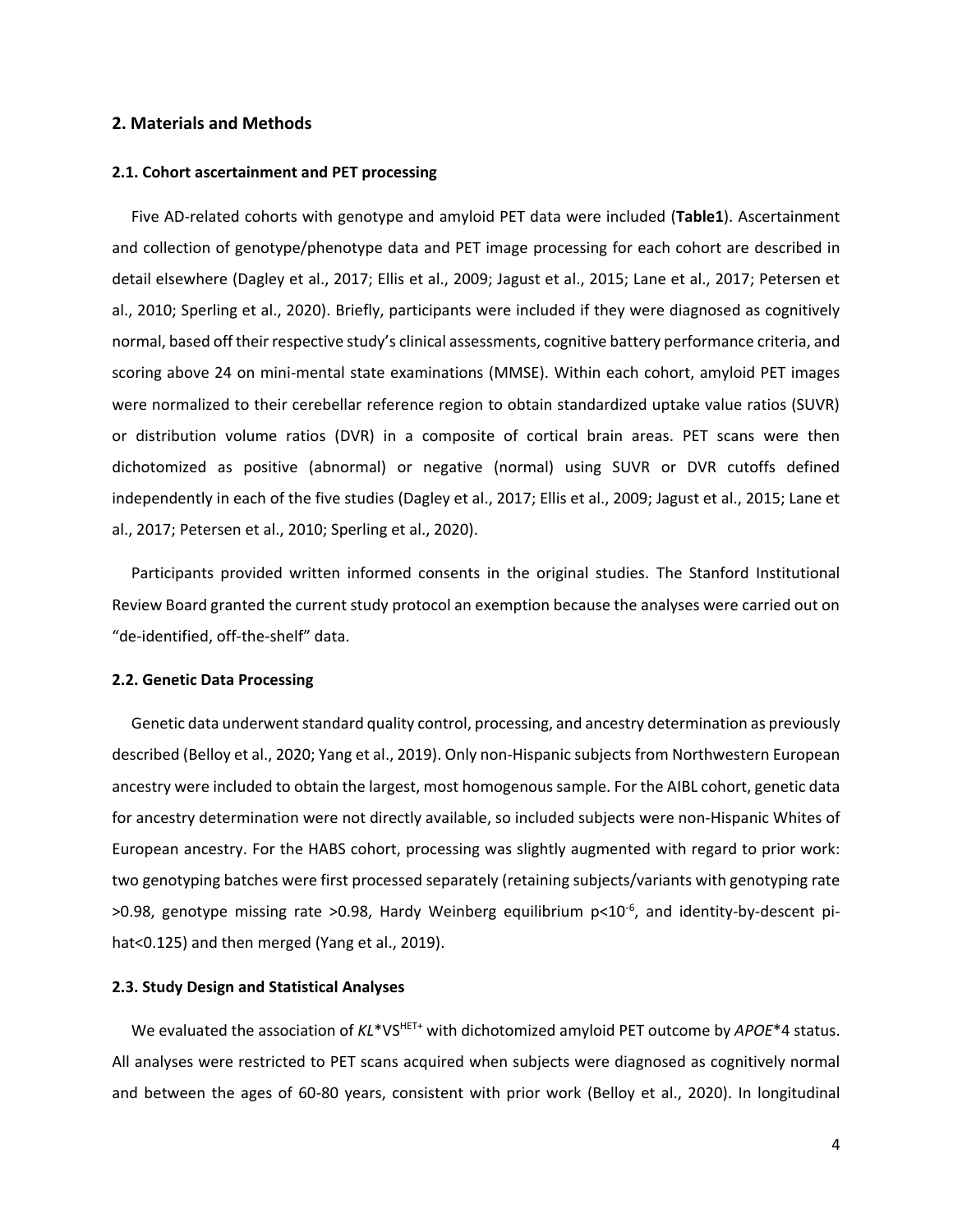studies (ADNI, AIBL, and HABS), only a single time point and related age-at-scan was retained per subject: (1) for subjects that only had amyloid negative outcomes, the latest time point was retained, and (2) for subjects that had an amyloid positive outcome at any time, the first amyloid positive time point was retained. Analyses were stratified to *APOE*\*4 carriers (*APOE*\*2/4, 3/4, 4/4) and non-carriers (*APOE*\*2/2, 2/3, 3/3), or to the full sample to test the formal interaction between APOE\*4 status and KL\*VS<sup>HET+</sup>. Outcomes were evaluated per cohort using logistic regression analyses and combined using fixed-effects inverse-variance weighted meta-analysis (testing heterogeneity with Cochran's Q test). In all stratified models, the outcome was adjusted for age, sex, and the first three genetic principal components (where available) to account for population substructure. To evaluate the interaction between *APOE*\*4 status and *KL*\*VSHET+ in the full model, we additionally added terms for *APOE*\*4 status and the *APOE*\*4-by-*KL*\*VSHET+ cross-product. Significance was determined as P<0.05 and effects are shown as odds ratios (OR) with 95% confidence intervals [CI].

 Due to the wide range of sample sizes across cohorts, we conducted power analysis for each cohort for a range of *a priori* defined parameters and effect sizes at a significance level of P<0.05. Specifically, power was calculated for OR values ranging from 0.6 to 0.8, which is consistent with expectations from previously reported effect sizes of *KL*\*VSHET+ on AD case-control status in *APOE*\*4 carriers (OR=0.69) and for the *APOE*\*4-by-*KL*\*VSHET+ interaction effect (OR=0.73) (Belloy et al., 2020). This choice is motivated by the large correlation between amyloid status in cognitively normal subjects and prospective case-control status (Jansen et al., 2015). Estimates for prevalence and *APOE*\*4-related risk of amyloid positivity in cognitively normal subjects were obtained from a prior large-scale amyloid PET meta-analysis (Jansen et al., 2015). Estimates of *APOE*\*4 and *KL*\*VS<sup>HET+</sup> frequencies in cognitively normal subjects were derived from prior large-scale Alzheimer's disease case-control meta-analyses (Belloy et al., 2020; Farrer et al., 1997).

All analyses were performed in R v3.6.0 (metafor and simpleboot packages).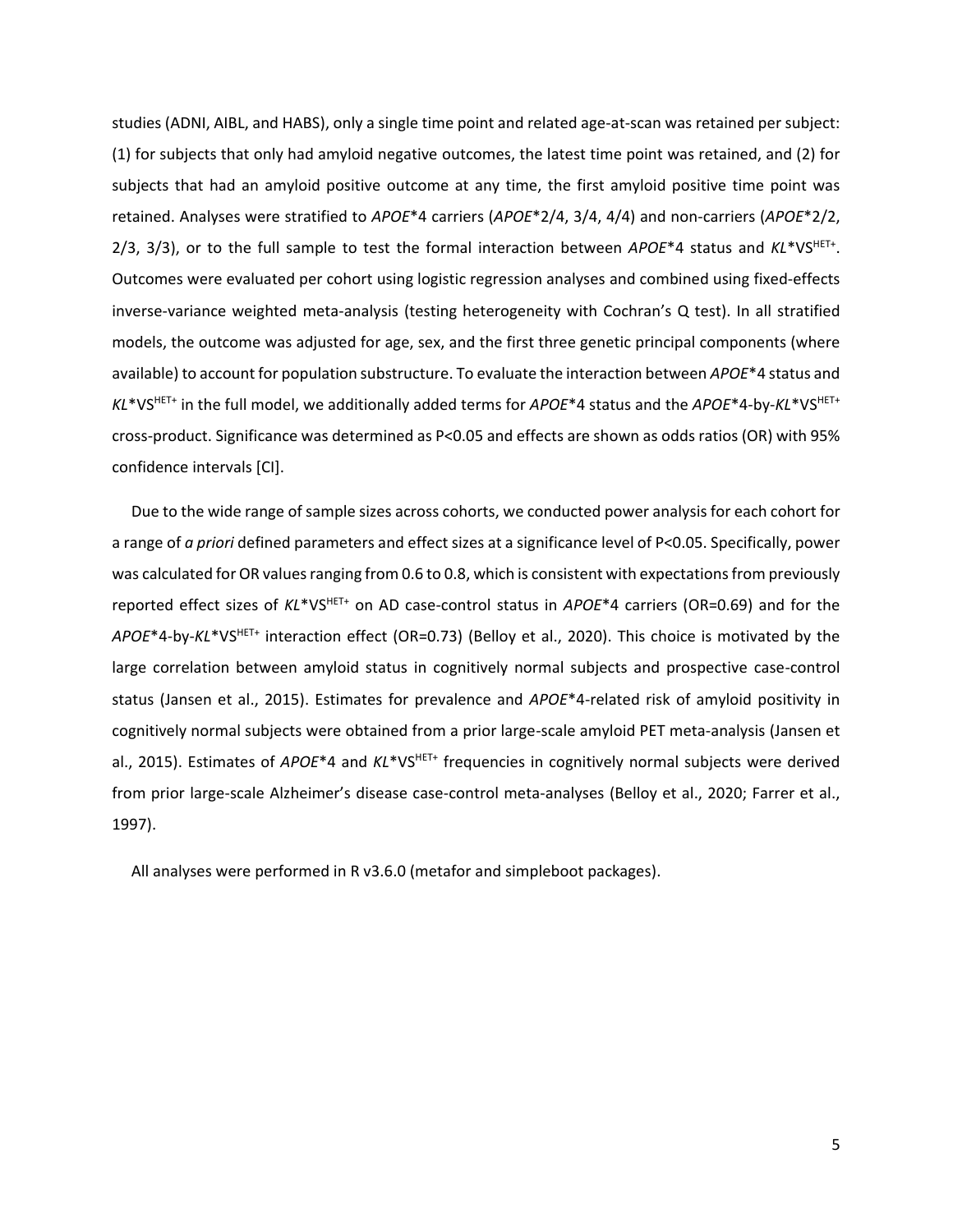#### **3. Results**

We evaluated the association of KL\*VS<sup>HET+</sup> with amyloid PET positivity in cognitively normal subjects across five independent cohorts, comprising 1252 *APOE*\*4 carriers and 2329 *APOE*\*4 non-carriers (**Table 1**). For each cohort and their respective meta-analyses, outcomes and power estimates for *APOE*\*4 stratified and *APOE*\*4-by-*KL*\*VSHET+ interaction tests are listed in **Table 2**. *KL*\*VSHET+ was significantly associated with decreased risk for amyloid positivity in *APOE*\*4 carriers (OR=0.67 [0.52,0.88]; P=3.5x10- 3 ), but not in *APOE*\*4 non-carriers (OR=0.94 [0.73,1.21]; P=0.63). The *APOE*\*4-by-*KL*\*VSHET+ interaction wassuch that *KL*\*VSHET+ displayed a stronger protective effect against amyloid positivity in *APOE*\*4 carriers than in non-carriers, but this effect only reached trend-level significance (OR=0.70 [0.48,1.02]; P=0.062).

 As a sensitivity test, meta-analyses were repeated after selecting PET time points closest to age 70.6 (study mean age) in amyloid negative subjects, rather than selecting their last time point. Meta-analysis in *APOE*\*4 carriers indicated the same effect as observed in the main analysis (OR=0.68 [0.52,0.88]; P=3.8x10<sup>-3</sup>). Further, to ensure an independent validation effort of prior studies, meta-analyses were repeated after excluding the ADNI cohort, in which the association of *KL*\*VSHET+ with amyloid PET burden was investigated previously (Belloy et al., 2020). Meta-analysis in *APOE*\*4 carriers indicated significantly reduced risk for amyloid positivity (OR=0.72 [0.55,0.95]; P=0.020) in this fully independent set of studies. In our final sensitivity analysis, we added *APOE*\*2 and *APOE*\*4 dosage, in addition to the other covariates, to the model. Findings were highly consistent with those of the main analyses (**Table S1**). For all presented meta-analyses, heterogeneity tests were non-significant.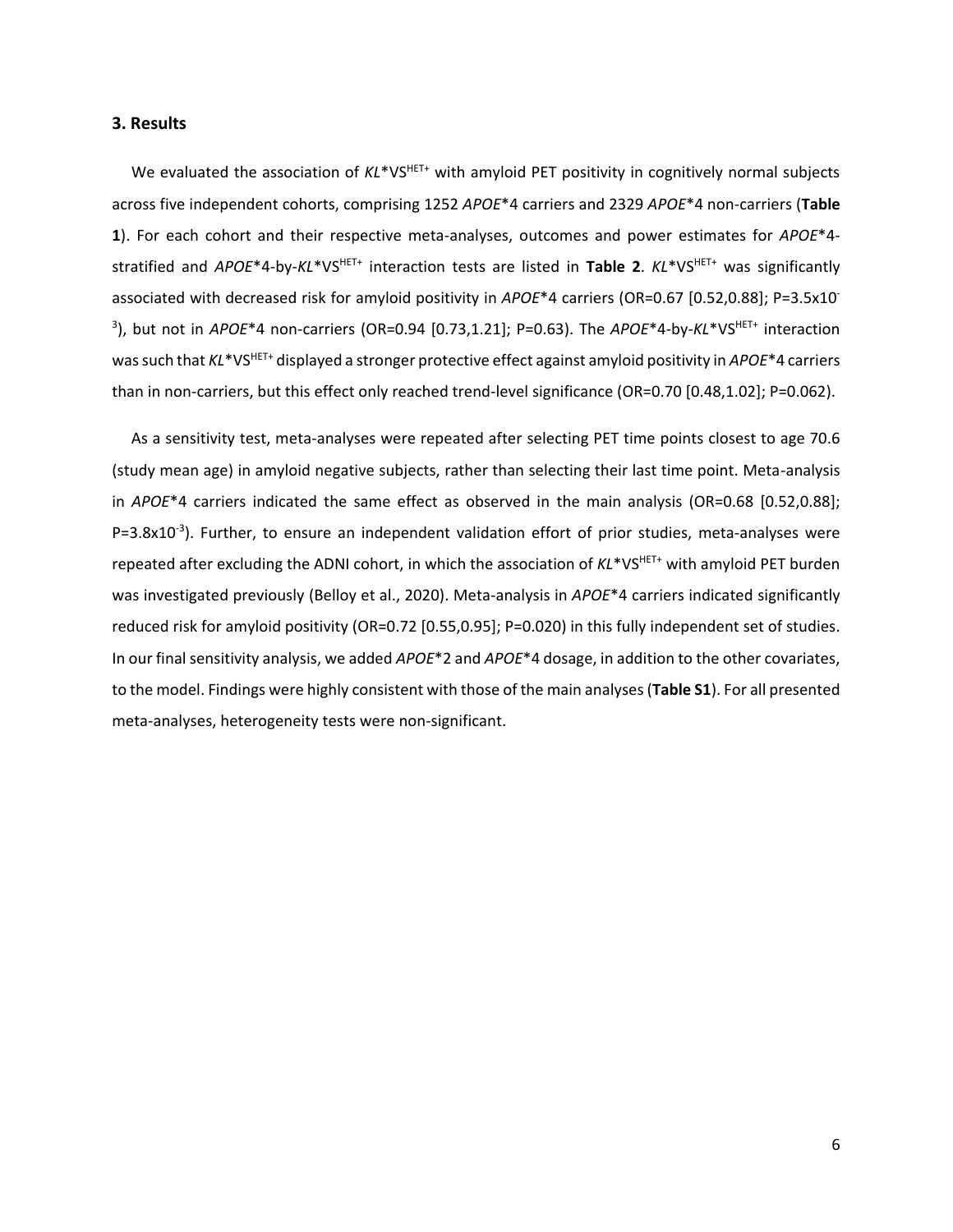#### **4. Discussion**

Our results show that  $KL^*VS^{HET+}$  reduces the risk of an amyloid positive PET scan in cognitively normal *APOE*\*4 carriers between the ages of 60 and 80. This finding replicates and strengthens prior observations that *KL*\*VSHET+ reduces amyloid burden in cognitively normal *APOE*\*4 carriers during early old age.

The effect size for the association of *KL*\*VS<sup>HET+</sup> with amyloid positivity in *APOE*\*4 carriers (OR=0.67) was highly consistent with the previously reported effect size for the association of KL\*VS<sup>HET+</sup> with case-control status in *APOE*\*4 carriers (OR=0.69) (Belloy et al., 2020). Notably, both *APOE*\*4-stratified analyses had a power greater than 0.8 to detect the meta-analyzed effect size of *KL*\*VSHET+ in *APOE*\*4 carriers, indicating that the lack of effect in *APOE*\*4 non-carriers was not due to power limitations. These findings thus validate the protective effect of *KL*\*VSHET+ on AD risk specifically in *APOE*\*4 carriers and align with observations that pre-symptomatic amyloid positive subjects are likely to convert to AD (Burnham et al., 2016; Jack et al., 2013). Notably, in *APOE*\*4 carriers, *KL*\*VS<sup>HET+</sup> only displayed a small protective effect in the Insight 46 cohort (OR=0.90) and a risk increasing effect in HABS (OR=6.09). However, both samples had low power to detect the expected effect size of KL\*VS<sup>HET+</sup> in *APOE*\*4 carriers and displayed large variance on their outcome estimates. Particularly HABS had a small sample size compared to other cohorts, which could have led to spurious non-concordant associations. In contrast, in *APOE*\*4 carriers from the large A4 cohort,  $KL^*VS^{HET+}$  was associated with significantly decreased risk for amyloid positivity with a power close to 0.8.

We did not observe a significant interaction between  $KL^*VS^{HET+}$  and  $APOE^*4$  to lower risk for amyloid positivity, contrary to what was previously reported for case-control association testing (Belloy et al., 2020). However, the current effect size for the interaction (OR=0.70) was highly consistent with the previously reported one (OR=0.73) (Belloy et al., 2020) and the p-value was less than 0.1. In this study, the full meta-analysis on 3581 individuals with amyloid PET scans only showed a moderate power of 0.65 to detect the *APOE*\*4-by-*KL*\*VSHET+ interaction. Increasing the sample size of subjects with amyloid PET scans may therefore increase power sufficiently to observe a significant interaction effect in future studies. Further, while we focused on *APOE*\*4-stratified analyses, it's important to consider that *APOE*related risk for AD and amyloid pathology varies strongly across *APOE*\*2 and *APOE*\*4 dosages, even within the considered *APOE*\*4 positive and negative strata. In models that were adjusted for *APOE*\*2 and *APOE*\*4 dosage, we observed no clear differences with the main analyses, suggesting that the protective effect of *KL*\*VSHET+ may be observed regardless of *APOE*\*2/4, 3/4, or 4/4 status. Future larger-scale studies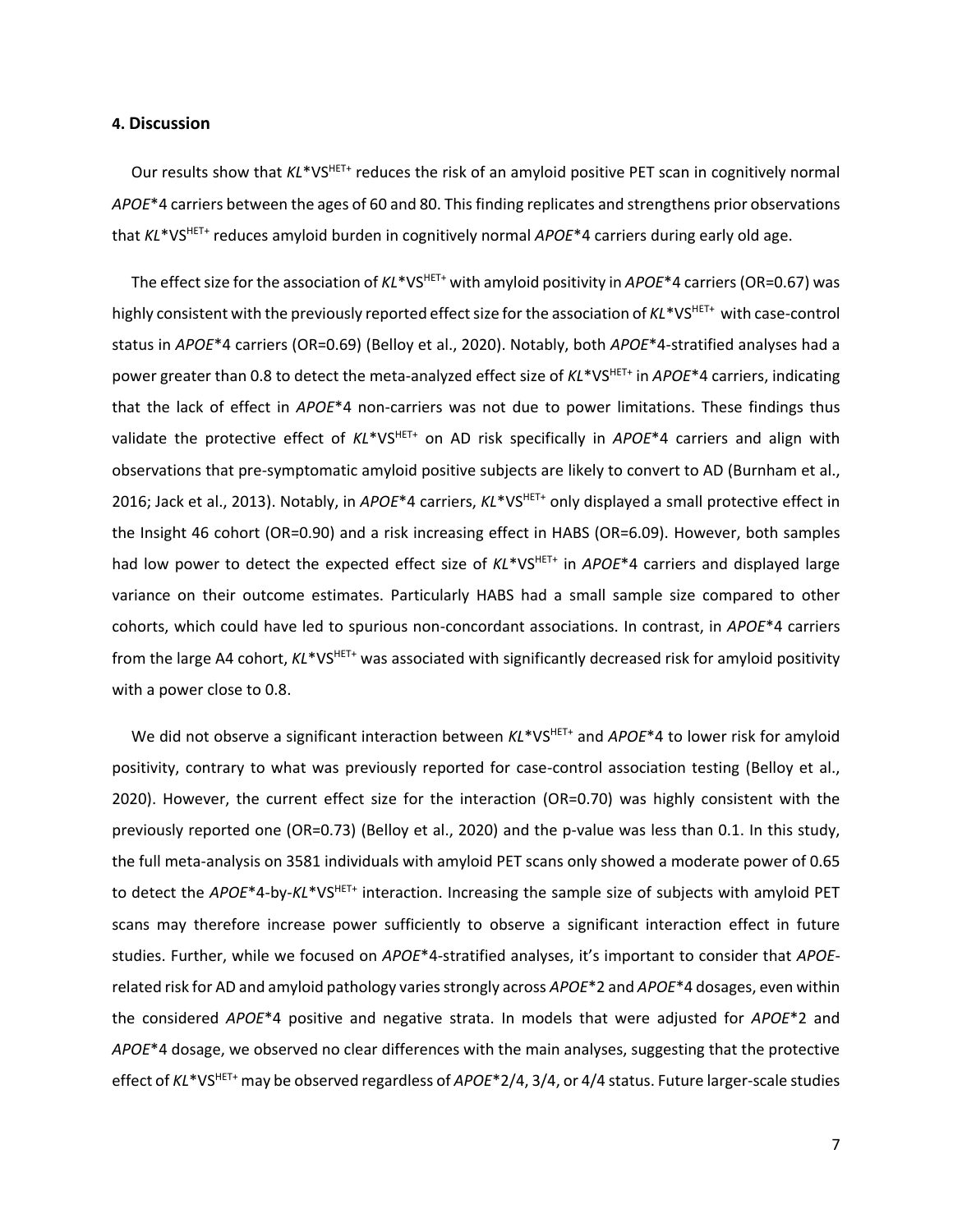will be required to specifically investigate the role of  $KL*VS<sup>HET+</sup>$  per *APOE* genotype, as the current study did not provide sufficient power in these substrata.

 One limitation is that across the included cohorts, the use of different acquisition methods, PET tracers, and study-specific SUVR/DVR thresholds, precluded a single harmonized analysis. Since raw SUVR/DVR values weren't available for all cohorts, it was also not possible to implement a standardization procedure for amyloid positivity inference (Mormino et al., 2014). However, these limitations were largely addressed by performing cross-cohort meta-analyses that showed no significant heterogeneity. Only in *APOE*\*4 carriers heterogeneity tests reached trend-level significance, but this was due to large sways in effect sizes in ADNI and HABS, which was likely a consequence of these cohorts'small sample sizes. Indeed, prior work indicated that amyloid PET positivity outcomes compare well across different amyloid PET tracers(Landau et al., 2014), supporting the current study design. Finally, due to the lack of information on Northwestern European ancestry and genetic principal components in AIBL, the reported outcomes in AIBL may have higher intrinsic variance. The current study focused on subjects of Northwestern European ancestry to obtain the largest genetically homogenous sample (majority of the subjects), which precludes generalization of our findings. When larger, ethnically diverse samples with amyloid PET or cerebrospinal fluid measurements become available, future studies should explore the effect of *KL*\*VSHET+ in different ancestral groups.

A functional link between  $KL^*VS^{HET+}$  and AD may be reflected in the association of  $KL^*VS^{HET+}$  with increased KLOTHO protein levels, but it currently remains unclear how *KL*\*VS interacts with *APOE*\*4 to modulate amyloid pathology. Some evidence suggests that *AMYLOID BETA PRECURSOR PROTEIN* (*APP*) regulates *KL* expression (Li et al., 2010), which in turn may increase levels of DISINTEGRIN AND METALLOPROTEINASE DOMAIN-CONTAINING PROTEIN 10 (ADAM10) to reduce amyloid beta burden through autophagy-mediated clearance (Kuang et al., 2017; Zeng et al., 2019). Since the most prominent effect of *APOE*\*4 with regard to AD is to increase amyloid burden, this may explain why the protective effect of *KL*\*VS on amyloid burden appears stratified to *APOE*\*4 carriers. These hypotheses require empirical interrogation. Further, since amyloid pathology only reflects the initial aspect of AD pathology, to fully understand the role of *KL*\*VS in AD and its potential value for clinical trial enrichment, it will also be relevant to evaluate whether KL\*VS<sup>HET+</sup> affects tau pathology, the key driver of disease progression in AD (Bejanin et al., 2017). Lastly, the rarer *KL*\*VS homozygous genotype, in contrast to *KL*\*VS heterozygosity, has been associated with negative effects on lifespan (Arking et al., 2002), brain-aging resilience (Yokoyama et al., 2017), cognition (Yokoyama et al., 2015), and KLOTHO serum levels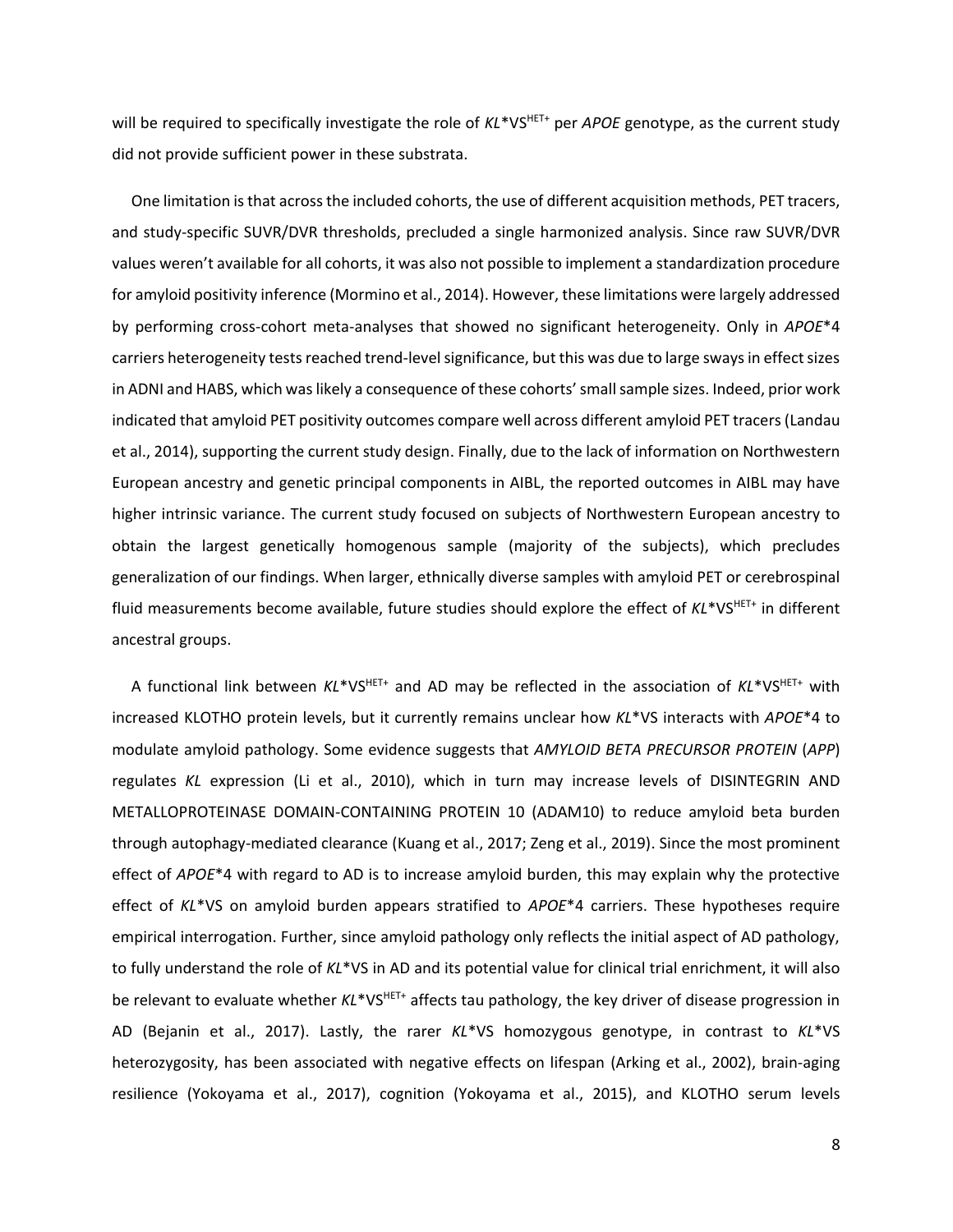(Yokoyama et al., 2017). It will therefore be relevant for larger subsequent studies to evaluate whether *KL*\*VS homozygosity is associated with increased amyloid burden.

## **5. Conclusion**

Overall, our findings suggest that  $KL^*VS^{HET+}$  reduces the risk of having an amyloid positive PET scan in cognitively normal *APOE*\*4 carriers between the ages of 60 to 80, thereby validating prior findings that *KL*\*VSHET+ is associated with reduced amyloid burden and AD risk in *APOE*\*4 carriers. This suggests that *KL*\*VS genotype may prove useful for clinical trial enrichment. Specifically, restricting *APOE*\*4 carriers to those without *KL*\*VSHET+ should enrich pre-symptomatic recruitment studies for subjects at increased risk of developing amyloid aggregation and AD. Future investigations of the biological mechanisms by which *KL* interacts with AD are warranted and will support exploration of *KL*-related pathways for novel AD drug targets.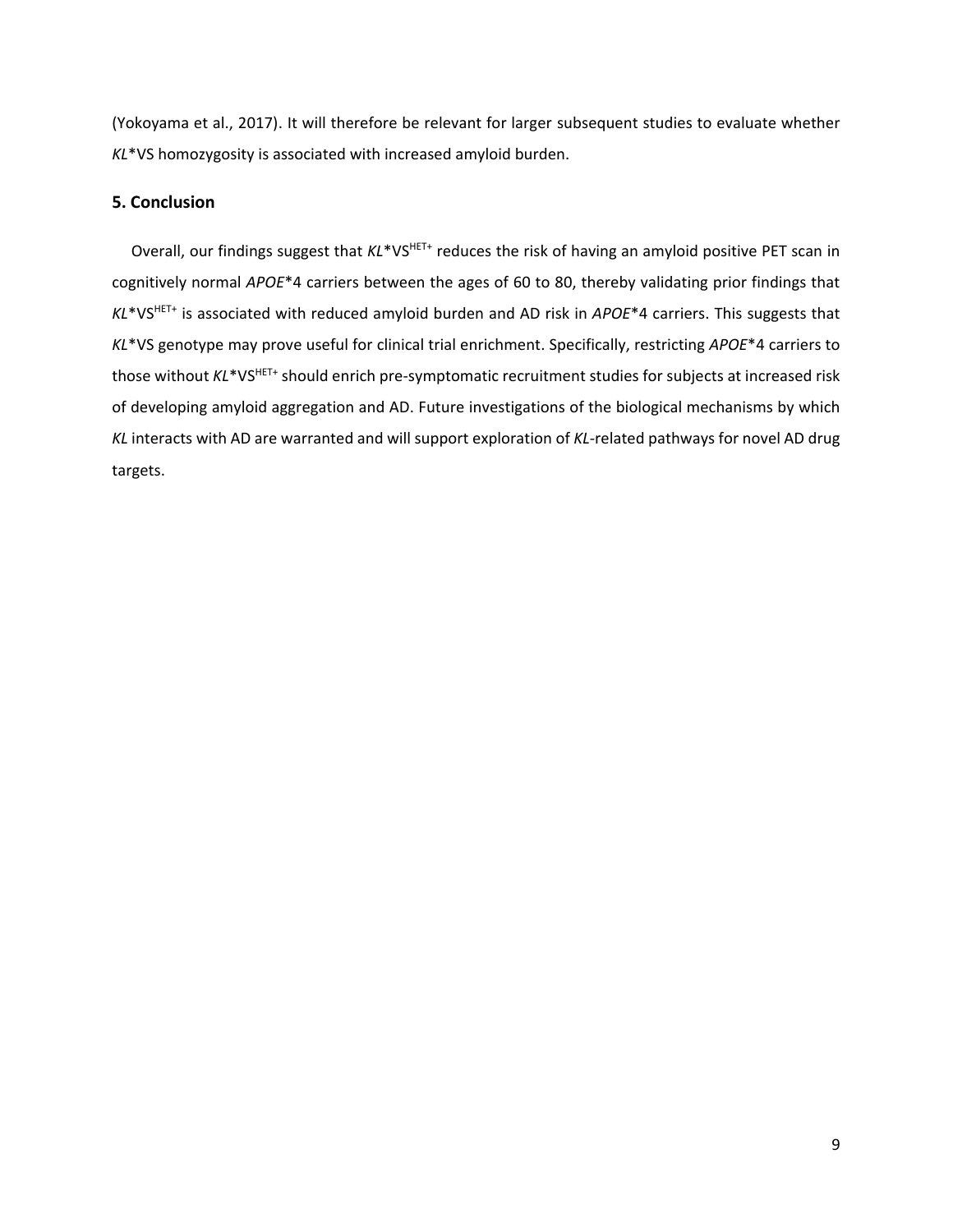#### **Acknowledgements**

Funding for this study was provided by the The Iqbal Farrukh & Asad Jamal Center for Cognitive Health in Aging, the NIH (AG060747 and AG047366, granted to M.D.G; AG066206 granted to Z.H.), and the Alzheimer's Association (AARF-20-683984, granted to M.E.B). A.A. holds a Medical Research Council (MRC) eMedLab Medical Bioinformatics Career Development Fellowship (grant number MR/L016311/1). Data collection and sharing for this project was funded by the Alzheimer's Disease Neuroimaging Initiative (ADNI) (National Institutes of Health Grant U01 AG024904) and DOD ADNI (Department of Defense award number W81XWH-12-2-0012). ADNI is funded by the National Institute on Aging, the National Institute of Biomedical Imaging and Bioengineering and through generous contributions from the following: AbbVie. Alzheimer's Association; Alzheimer's Drug Discovery Foundation; Araclon Biotech; BioClinica. Inc.; Biogen; Bristol-Myers Squibb Company; CereSpir. Inc.; Cogstate; Eisai Inc.; Elan Pharmaceuticals. Inc.; Eli Lilly and Company; EuroImmun; F. Hoffmann-La Roche Ltd and its affiliated company Genentech. Inc.; Fujirebio; GE HealtControlsare; IXICO Ltd.; Janssen Alzheimer Immunotherapy Research & Development. LLC.; Johnson & Johnson Pharmaceutical Research & Development LLC.; Lumosity; Lundbeck; Merck & Co. Inc.; Meso Scale Diagnostics. LLC.; NeuroRx Research; Neurotrack Technologies; Novartis Pharmaceuticals Corporation; Pfizer Inc.; Piramal Imaging; Servier; Takeda Pharmaceutical Company; and Transition Therapeutics. The Canadian Institutes of Health Research is providing funds to support ADNI clinical sites in Canada. Private sector contributions are facilitated by the Foundation for the National Institutes of Health. The grantee organization is the Northern California Institute for Research and Education, and the study is coordinated by the Alzheimer's Therapeutic Research Institute at the University of Southern California. ADNI data are disseminated by the Laboratory for Neuro Imaging at the University of Southern California.

The A4 Study is a secondary prevention trial in preclinical Alzheimer's disease, aiming to slow cognitive decline associated with brain amyloid accumulation in clinically normal older individuals. The A4 Study is funded by a public-private-philanthropic partnership, including funding from the National Institutes of Health-National Institute on Aging, Eli Lilly and Company, Alzheimer's Association, Accelerating Medicines Partnership, GHR Foundation, an anonymous foundation and additional private donors, with in-kind support from Avid and Cogstate. The companion observational Longitudinal Evaluation of Amyloid Risk and Neurodegeneration (LEARN) Study is funded by the Alzheimer's Association and GHR Foundation. The A4 and LEARN Studies are led by Dr. Reisa Sperling at Brigham and Women's Hospital, Harvard Medical School and Dr. Paul Aisen at the Alzheimer's Therapeutic Research Institute (ATRI), University of Southern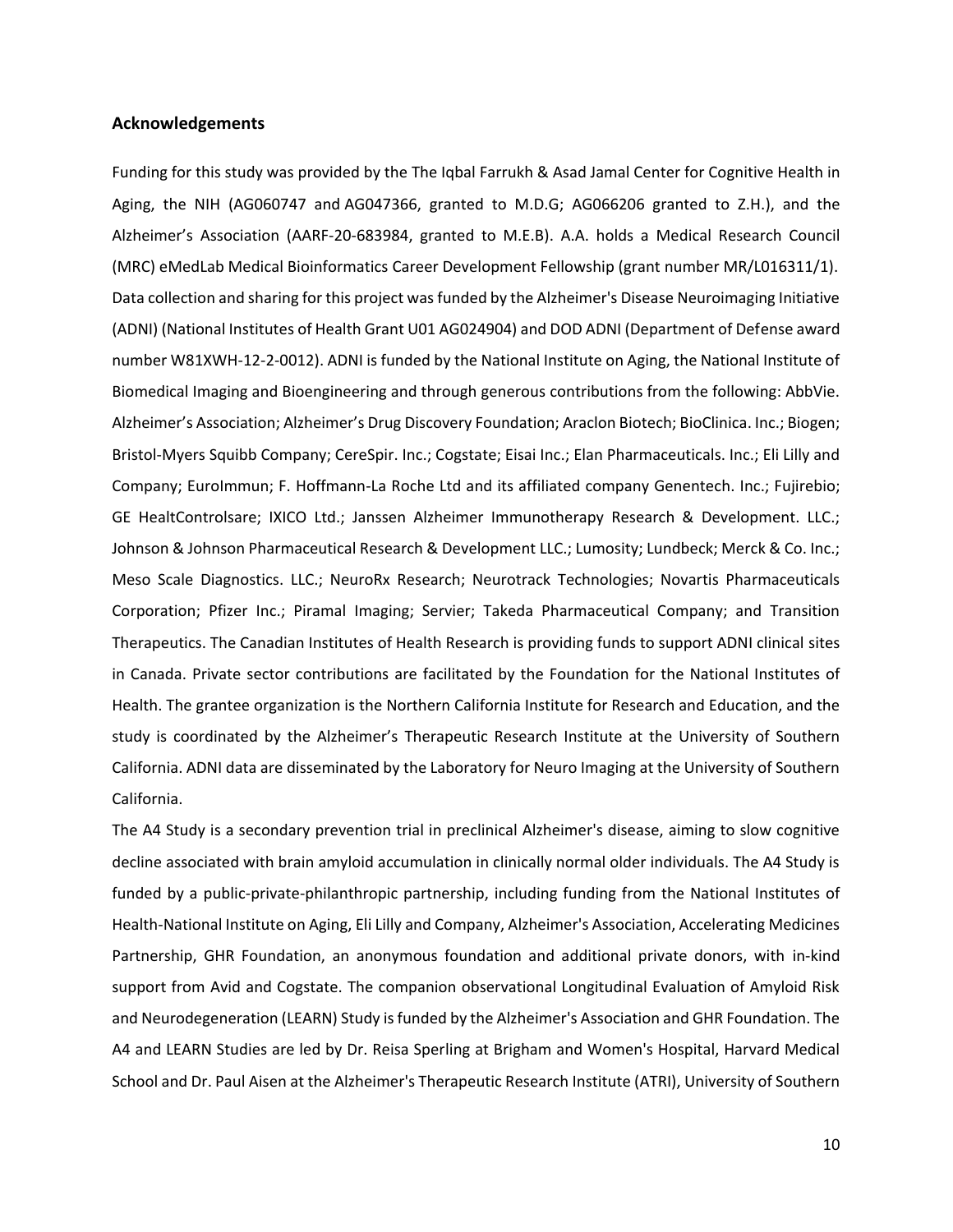California. The A4 and LEARN Studies are coordinated by ATRI at the University of Southern California, and the data are made available through the Laboratory for Neuro Imaging at the University of Southern California. The participants screening for the A4 Study provided permission to share their de-identified data in order to advance the quest to find a successful treatment for Alzheimer's disease. We would like to acknowledge the dedication of all the participants, the site personnel, and all of the partnership team members who continue to make the A4 and LEARN Studies possible. The complete A4 Study Team list is available on: [a4study.org/a4-study-team.](http://a4study.org/a4-study-team/)

We thank all those who took part as a participant in the AIBL study for their commitment and dedication to helping advance research into the early detection and causation of AD. Funding for the AIBL study was provided in part by the study partners [Commonwealth Scientific Industrial and research Organization (CSIRO), Edith Cowan University (ECU), Mental Health Research institute (MHRI), National Ageing Research Institute (NARI), Austin Health, CogState Ltd.]. The AIBL study has also received support from the National Health and Medical Research Council (NHMRC) and the Dementia Collaborative Research Centres program (DCRC2), as well as funding from the Science and Industry Endowment Fund (SIEF) and the Cooperative Research Centre (CRC) for Mental Health – funded through the CRC Program (Grant ID:20100104), an Australian Government Initiative.

Insight 46 is funded by grants from Alzheimer's Research UK (ARUK-PG2014–1946, ARUK-PG2017-1946 PIs Schott, Fox, Richards), the Medical Research Council Dementias Platform UK (CSUB19166 PIs Schott, Fox, Richards), the Wolfson Foundation (PR/ylr/18575 PIs Fox, Schott), the Medical Research Council (MC\_UU\_12019/1 PI Kuh and MC\_UU\_12019/3 PI Richards), the Wellcome Trust (Clinical Research Fellowship 200,109/Z/15/Z Parker) and Brain Research Trust (UCC14191, PI Schott). AVID Radiopharmaceuticals (a wholly owned subsidiary of Eli Lilly) provide the PET amyloid tracer (Florbetapir) but had no part in the design of the study.

Data used in the preparation of this article were obtained from the Harvard Aging Brain Study (HABS - P01AG036694; https://habs.mgh.harvard.edu). The HABS study was launched in 2010, funded by the National Institute on Aging, and is led by principal investigators Reisa A. Sperling MD and Keith A. Johnson MD at Massachusetts General Hospital/Harvard Medical School in Boston, MA.

11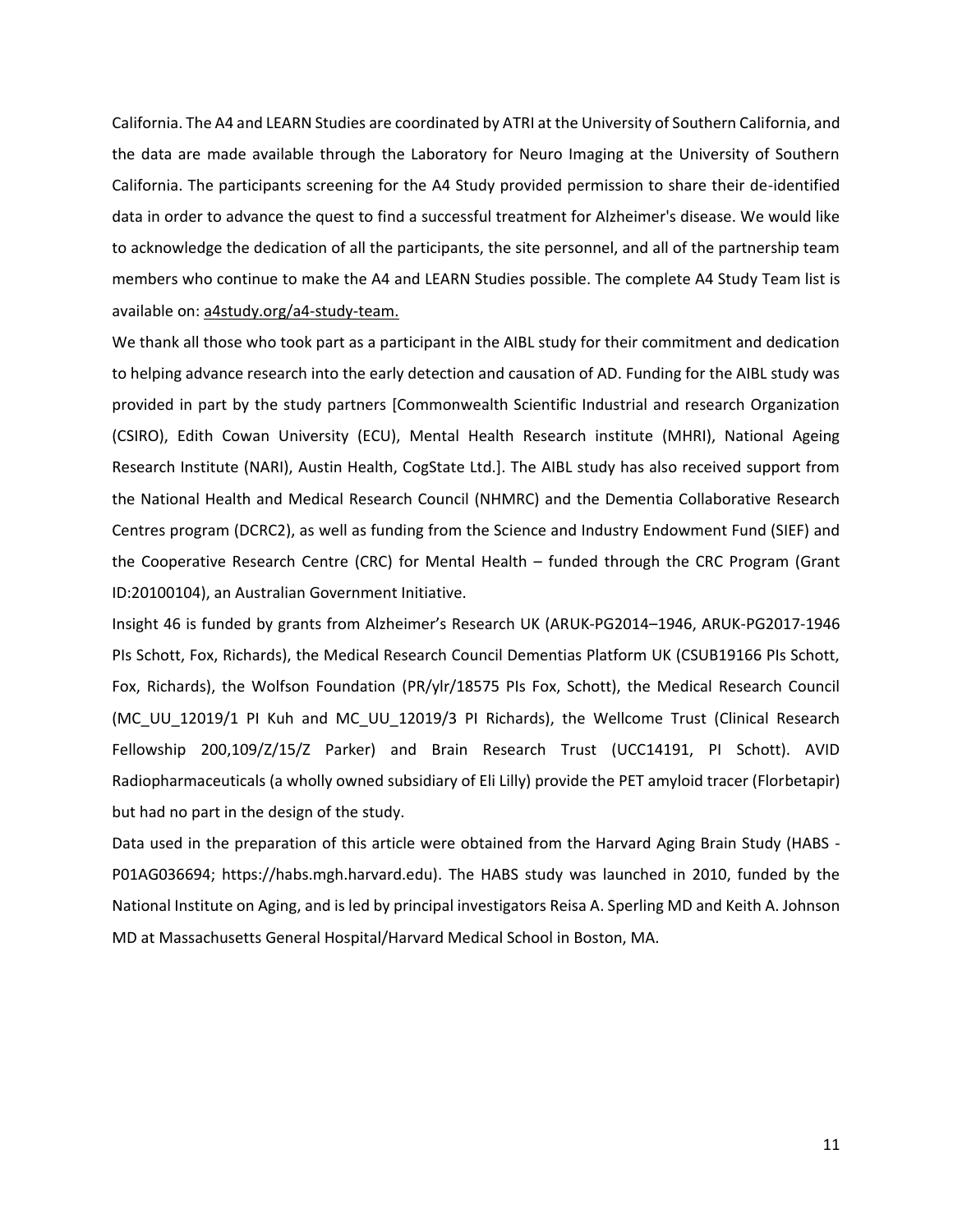#### **Author contributions**

M.E.B. performed data processing, performed data analyses, designed analyses, designed study, wrote paper, and obtained funding. S.J.E. performed data processing, performed data analyses, and wrote paper. Y.L., K.D.D., and M.A.S. performed data processing. V.N. performed data processing and designed analyses. S.-N.J., A.W., and J.M.S. contributed data. E.C.M, Z.H, and S.S.H. designed analyses. T.P. and S.L. contributed data and performed data processing. H.-S.Y., R.A.S, and A.A. contributed data, performed data processing, and performed data analyses. M.D.G designed study, designed analyses, supervised work, wrote paper, and obtained funding.

\* <sup>1</sup>Data used in this manuscript were obtained from the A4 Study publicly available dataset (ida.loni.usc.edu). As such the A4 Study team contributed to the design and data collection of A4 but did not participate in the analyses or writing of this manuscript. A complete listing of the A4 Study Team is available at: [a4study.org/a4-study-team.](http://a4study.org/a4-study-team/)

\* <sup>2</sup>Data used in this manuscript were obtained from the neuroscience sub study of the 1946 British birth cohort (Insight 46). As such the Insight 46 Study team contributed to the design and data collection of Insight 46 but did not participate in the analyses or writing of this manuscript.

\* <sup>3</sup>Data used in the preparation of this article was obtained from the Australian Imaging Biomarkers and Lifestyle (AIBL) Study funded by the Commonwealth Scientific and Industrial Research Organisation (CSIRO). Unless otherwise listed, AIBL researchers contributed to the design and data collection of AIBL but did not participate in analysis or writing of this report. AIBL researchers are listed at [www.aibl.csiro.au.](http://www.aibl.csiro.au/) \* <sup>4</sup>Data used in preparation of this article were obtained from the Alzheimer's Disease Neuroimaging Initiative (ADNI) database (adni.loni.usc.edu). As such, the investigators within the ADNI contributed to the design and implementation of ADNI and/or provided data but did not participate in analysis or writing of this report. A complete listing of ADNI investigators can be found at:

[http://adni.loni.usc.edu/wp-content/uploads/how\\_to\\_apply/ADNI\\_Acknowledgement\\_List.pdf](http://adni.loni.usc.edu/wp-content/uploads/how_to_apply/ADNI_Acknowledgement_List.pdf)

## **Potential Conflicts of Interest**

The authors have no conflicts of interest to declare.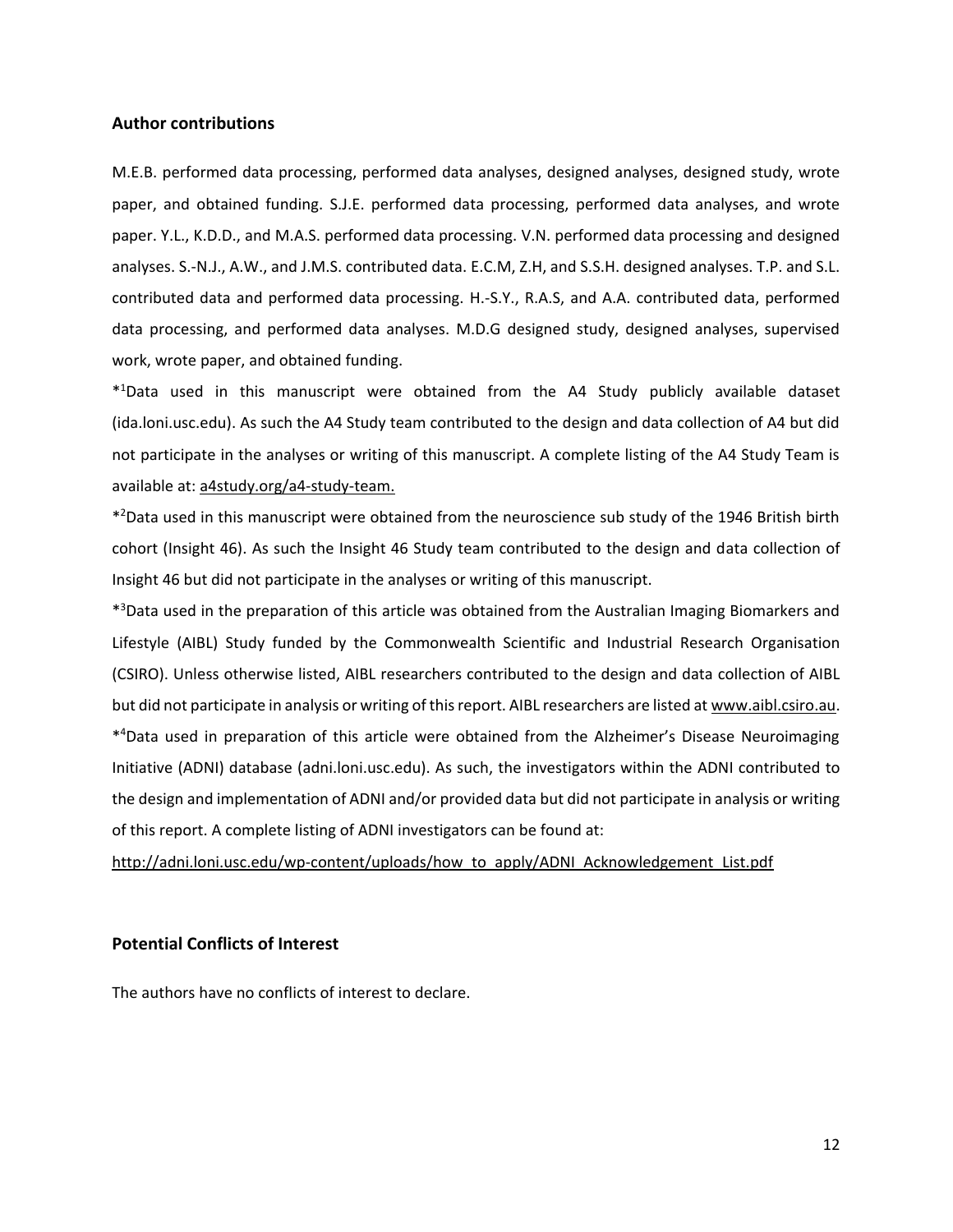## **References**

- Arking, D.E., Krebsova, A., Macek, M., Macek, M., Arking, A., Mian, I.S., Fried, L., Hamosh, A., Dey, S., McIntosh, I., Dietz, H.C., 2002. Association of human aging with a functional variant of klotho. Proc. Natl. Acad. Sci. U. S. A. 99, 856–861. https://doi.org/10.1073/pnas.022484299
- Ballard, C., Atri, A., Boneva, N., Cummings, J.L., Frölich, L., Molinuevo, J.L., Tariot, P.N., Raket, L.L., 2019. Enrichment factors for clinical trials in mild-to-moderate Alzheimer's disease. Alzheimer's Dement. Transl. Res. Clin. Interv. 5, 164–174. https://doi.org/10.1016/j.trci.2019.04.001
- Bejanin, A., Schonhaut, D.R., Joie, R. La, Kramer, J.H., Baker, S.L., Sosa, N., Ayakta, N., Cantwell, A., Janabi, M., Lauriola, M., Neil, J.P.O., Gorno-tempini, M.L., Miller, Z.A., Rosen, H.J., Miller, B.L., Jagust, W.J., Rabinovici, G.D., 2017. Tau pathology and neurodegeneration contribute to cognitive impairment in Alzheimer's disease. Brain 140, 3286–3300. https://doi.org/10.1093/brain/awx243
- Belloy, M.E., Napolioni, V., Greicius, M.D., 2019. A Quarter Century of APOE and Alzheimer's Disease: Progress to Date and the Path Forward. Neuron 101, 820–838. https://doi.org/10.1016/j.neuron.2019.01.056
- Belloy, M.E., Napolioni, V., Han, S.S., Guen, Y. Le, Greicius, M.D., Initiative, for the A.D.N., 2020. Association of Klotho-VS Heterozygosity With Risk of Alzheimer Disease in Individuals Who Carry APOE4. JAMA Neurol. E1-14. https://doi.org/10.1001/jamaneurol.2020.0414
- Burnham, S.C., Bourgeat, P., Doré, V., Savage, G., Brown, B., Laws, S., Maruff, P., Salvado, O., Ames, D., Martins, R.N., Masters, C.L., Rowe, C.C., Villemagne, V.L., 2016. Clinical and cognitive trajectories in cognitively healthy elderly individuals with suspected non-Alzheimer's disease pathophysiology (SNAP) or Alzheimer's disease pathology: a longitudinal study. Lancet Neurol. 15, 1044–1053. https://doi.org/10.1016/S1474-4422(16)30125-9
- Clifford R. Jack et.al, 2013, 2017. Update on hypothetical model of Alzheimer's disease biomarkers 12, 207–216. https://doi.org/10.1016/S1474-4422(12)70291-0.Update
- Cummings, J., Lee, G., Ritter, A., Sabbagh, M., Zhong, K., 2019. Alzheimer's disease drug development pipeline: 2019. Alzheimers Dement 5, 272–293. https://doi.org/10.1016/j.trci.2019.05.008
- Dagley, A., Lapoint, M., Huijbers, W., Hedden, T., Donald, G., Chatwal, J.P., Papp, K. V, Amariglio, R.E., Blacker, D., Rentz, D.M., Johnson, K.A., Sperling, R.A., Schultz, A.P., 2017. Harvard Aging Brain Study: dataset and accessibility Alexander. Neuroimage 144, 255–258. https://doi.org/10.1016/j.neuroimage.2015.03.069.
- Dubal, D.B., Yokoyama, J.S., Zhu, L., Broestl, L., Worden, K., Wang, D., Sturm, V.E., Kim, D., Klein, E., Yu, G.Q., Ho, K., Eilertson, K.E., Yu, L., Kuro-o, M., De Jager, P.L., Coppola, G., Small, G.W., Bennett, D.A., Kramer, J.H., Abraham, C.R., Miller, B.L., Mucke, L., 2014. Life Extension Factor Klotho Enhances Cognition. Cell Rep. 7, 1065–1076. https://doi.org/10.1016/j.celrep.2014.03.076
- Ellis, K.A., Bush, A.I., Darby, D., Fazio, D. De, Foster, J., Hudson, P., Lautenschlager, N.T., Lenzo, N., Martins, R.N., Maruff, P., Masters, C., Milner, A., Pike, K., Rowe, C., Savage, G., Szoeke, C., Taddei, K., Villemagne, V., Woodward, M., Ames, D., For the AIBL Research Group, 2009. The Australian Imaging, Biomarkers and Lifestyle (AIBL) study of aging: methodology and baseline characteristics of 1112 individuals recruited for a longitudinal study of Alzheimer's disease. Int. Psychogeriatrics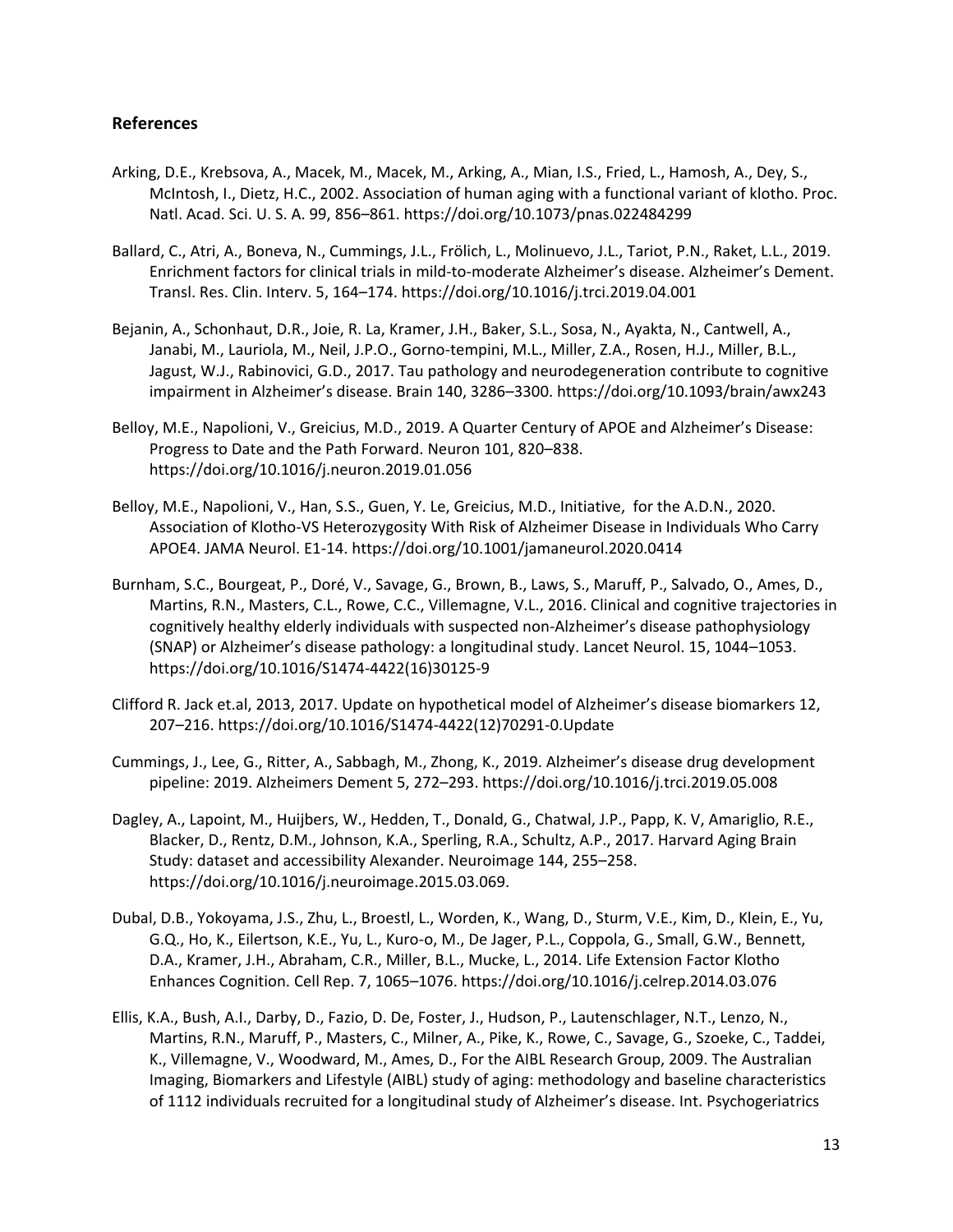21, 672–687. https://doi.org/10.1017/S1041610209009405

- Erickson, C.M., Schultz, S.A., Oh, J.M., Darst, B.F., Ma, Y., Norton, D., Betthauser, T., Gallagher, C.L., Carlsson, C.M., Bendlin, B.B., Asthana, S., Hermann, B.P., Sager, M.A., Blennow, K., Zetterberg, H., Engelman, C.D., Christian, B.T., Johnson, S.C., Dubal, D.B., Okonkwo, O.C., 2019. KLOTHO heterozygosity attenuates APOE4-related amyloid burden in preclinical AD. Neurology 92, e1878– e1889. https://doi.org/10.1212/WNL.0000000000007323
- Farrer, L.A., Cuppples, L.A., Haines, J.L., Hyman, B., Kukull, W.A., Mayeux, R., Myers, R.H., Pericak-vance, M.A., Risch, N., van Duijn, C.M., for the APOE and Alzheimer Disease Meta Analaysis Consortium, 1997. Effects of Age, Sex, and Ethnicity on the Association Between Apolipoprotein E Genotype and Alzheimer Disease. JAMA 278, 1349–1356.
- Jack, C.R., Bennett, D.A., Blennow, K., Carrillo, M.C., Dunn, B., Budd, S., Holtzman, D.M., Jagust, W., Jessen, F., Karlawish, J., Liu, E., Luis, J., Montine, T., Phelps, C., Rankin, K.P., Rowe, C.C., Scheltens, P., Siemers, E., Snyder, H.M., Sperling, R., 2018. NIA-AA Research Framework: Toward a biological definition of Alzheimer's disease. Alzheimer's Dement. 14, 535–562. https://doi.org/10.1016/j.jalz.2018.02.018
- Jack, C.R., Knopman, D.S., Jagust, W.J., Petersen, R.C., Weiner, M.W., Aisen, P.S., Shaw, L.M., Vemuri, P., Wiste, H.J., Weigand, S.D., Lesnick, T.G., Pankratz, V.S., Donohue, M.C., Trojanowski, J.Q., 2013. Tracking pathophysiological processes in Alzheimer's disease: An updated hypothetical model of dynamic biomarkers. Lancet Neurol. 12, 207–216. https://doi.org/10.1016/S1474-4422(12)70291-0
- Jagust, W.J., Landau, S.M., Koeppe, R.A., Reiman, E.M., Chen, K., Mathis, C.A., Price, J.C., Foster, N.L., Wang, A.Y., 2015. The ADNI PET Core: 2015. Alzheimers Dement 11, 757–771. https://doi.org/10.1016/j.jalz.2015.05.001.
- Jansen, W.J., Ossenkoppele, R., Knol, D.L., Tijms, B.M., Scheltens, P., Verhey, F.R.J., Visser, P.J., Aalten, P., Aarsland, D., Alcolea, D., Alexander, M., Almdahl, I.S., Arnold, S.E., Baldeiras, I., Barthel, H., Van Berckel, B.N.M., Bibeau, K., Blennow, K., Brooks, D.J., Van Buchem, M.A., Camus, V., Cavedo, E., Chen, K., Chetelat, G., Cohen, A.D., Drzezga, A., Engelborghs, S., Fagan, A.M., Fladby, T., Fleisher, A.S., Van Der Flier, W.M., Ford, L., Forster, S., Fortea, J., Foskett, N., Frederiksen, K.S., Freund-Levi, Y., Frisoni, G.B., Froelich, L., Gabryelewicz, T., Gill, K.D., Gkatzima, O., Gomez-Tortosa, E., Gordon, M.F., Grimmer, T., Hampel, H., Hausner, L., Hellwig, S., Herukka, S.K., Hildebrandt, H., Ishihara, L., Ivanoiu, A., Jagust, W.J., Johannsen, P., Kandimalla, R., Kapaki, E., Klimkowicz-Mrowiec, A., Klunk, W.E., Kohler, S., Koglin, N., Kornhuber, J., Kramberger, M.G., Van Laere, K., Landau, S.M., Lee, D.Y., De Leon, M., Lisetti, V., Lleo, A., Madsen, K., Maier, W., Marcusson, J., Mattsson, N., De Mendonca, A., Meulenbroek, O., Meyer, P.T., Mintun, M.A., Mok, V., Molinuevo, J.L., Mollergard, H.M., Morris, J.C., Mroczko, B., Van Der Mussele, S., Na, D.L., Newberg, A., Nordberg, A., Nordlund, A., Novak, G.P., Paraskevas, G.P., Parnetti, L., Perera, G., Peters, O., Popp, J., Prabhakar, S., Rabinovici, G.D., Ramakers, I.H.G.B., Rami, L., De Oliveira, C.R., Rinne, J.O., Rodrigue, K.M., Rodriguez-Rodriguez, E., Roe, C.M., Rot, U., Rowe, C.C., Ruther, E., Sabri, O., Sanchez-Juan, P., Santana, I., Sarazin, M., Schroder, J., Schutte, C., Seo, S.W., Soetewey, F., Soininen, H., Spiru, L., Struyfs, H., Teunissen, C.E., Tsolaki, M., Vandenberghe, R., Verbeek, M.M., Villemagne, V.L., Vos, S.J.B., Van Waalwijk Van Doorn, L.J.C., Waldemar, G., Wallin, A., Wallin, A.K., Wiltfang, J., Wolk, D.A., Zboch, M., Zetterberg, H., 2015. Prevalence of cerebral amyloid pathology in persons without dementia: A meta-analysis. JAMA 313, 1924–1938. https://doi.org/10.1001/jama.2015.4668

Kuang, X., Zhou, H.J., Thorne, A.H., Chen, X.N., Li, L.J., Du, J.R., 2017. Neuroprotective effect of ligustilide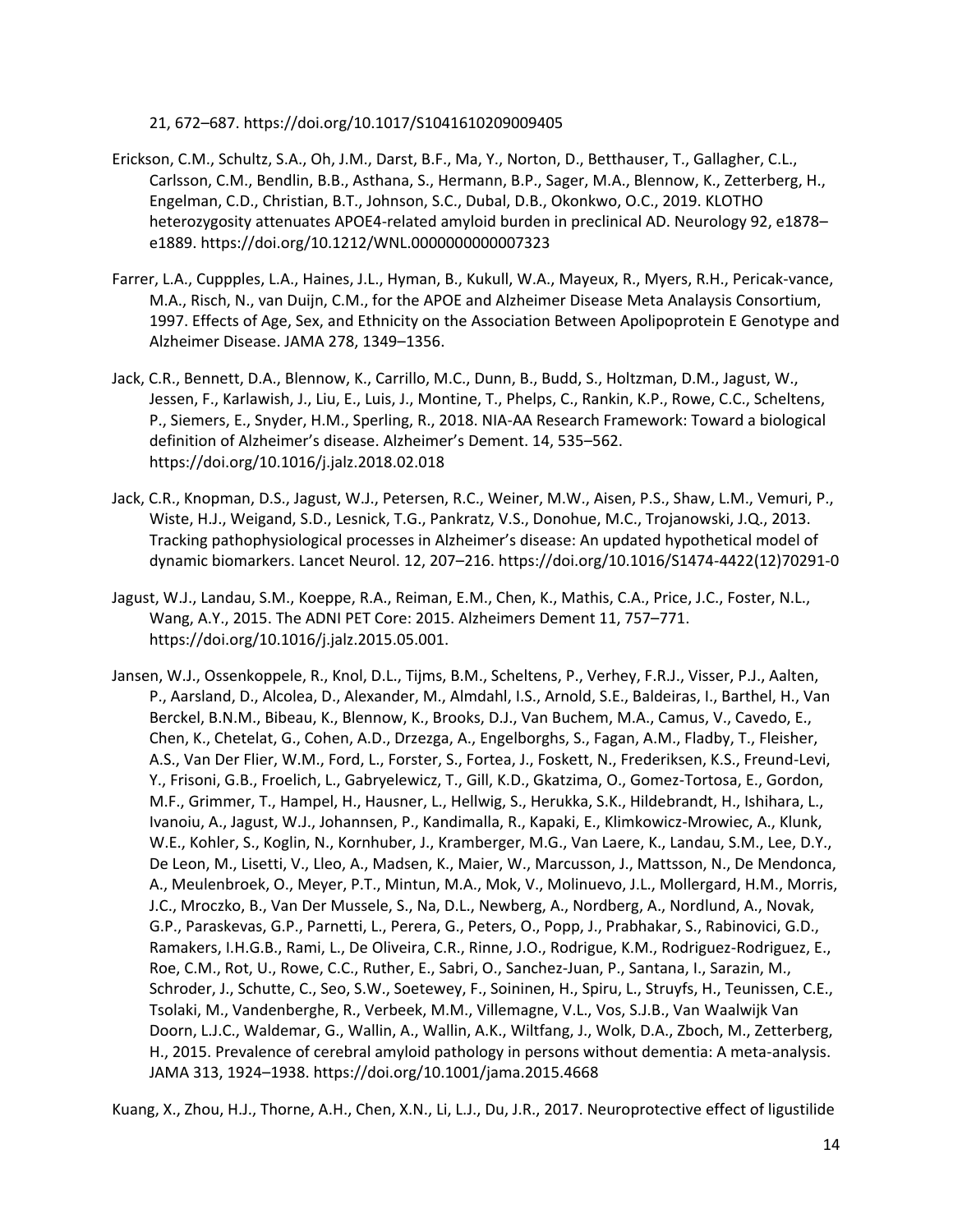through induction of α-secretase processing of both APP and Klotho in a mouse model of Alzheimer's disease. Front. Aging Neurosci. 9, 353. https://doi.org/10.3389/fnagi.2017.00353

- Kurosu, H., Yamamoto, M., Clark, J.D., Pastor, J. V., Nandi, A., Gurnani, P., McGuinness, O.P., Chikuda, H., Yamaguchi, M., Kawaguchi, H., Shimomura, I., Takayama, Y., Herz, J., Kahn, C.R., Rosenblatt, K.P., Kuro-o, M., 2005. Suppression of aging in mice by the hormone Klotho. Science 309, 1829–1833. https://doi.org/10.1126/science.1112766
- Landau, S., Thomas, B., Thurfjell, L., Schmidt, M., Margolin, R., Mintun, M., Pontecorvo, M., Baker, S., Jagust, W., For the Alzheimer's Disease Neuroimaging Initiative, 2014. Amyloid PET imaging in Alzheimer's disease: A comparison of three radiotracers. Eur J Nucl Med Mol Imaging 41, 1398– 1407. https://doi.org/10.1007/s00259-014-2753-3.
- Lane, C.A., Parker, T.D., Cash, D.M., Macpherson, K., Donnachie, E., Murray-smith, H., Barnes, A., Barker, S., Beasley, D.G., Bras, J., Brown, D., Burgos, N., Byford, M., Cardoso, M.J., Carvalho, A., Collins, J., Vita, E. De, Dickson, J.C., Epie, N., Espak, M., Henley, S.M.D., Hoskote, C., Hutel, M., Klimova, J., Malone, I.B., Markiewicz, P., Melbourne, A., Modat, M., Schrag, A., Shah, S., Sharma, N., Sudre, C.H., Thomas, D.L., Wong, A., Zhang, H., Hardy, J., Zetterberg, H., Ourselin, S., Crutch, S.J., Kuh, D., Richards, M., Fox, N.C., Schott, J.M., 2017. Study protocol: Insight 46 – a neuroscience sub-study of the MRC National Survey of Health and Development. BMC Neurol. 17, 1–25. https://doi.org/10.1186/s12883-017-0846-x
- Li, H., Wang, B., Wang, Z., Guo, Q., Tabuchi, K., Hammer, R.E., Südhof, T.C., Zheng, H., 2010. Soluble amyloid precursor protein (APP) regulates transthyretin and Klotho gene expression without rescuing the essential function of APP. Proc. Natl. Acad. Sci. U. S. A. 107, 17362–17367. https://doi.org/10.1073/pnas.1012568107
- Mormino, E.C., Betensky, R.A., Hedden, T., Schultz, A.P., Ward, A., Huijbers, W., Rentz, D.M., Johnson, K.A., Sperling, R.A., 2014. Amyloid and APOE e4 interact to influence short-term decline in preclinical Alzheimer disease. Neurology 82, 1760–1767.
- Petersen, R.C., Aisen, P.S., Beckett, L.A., Donohue, M.C., Gamst, A.C., Harvey, D.J., Jack, C.R., Jagust, W.J., Shaw, L.M., Toga, A.W., Trojanowski, J.Q., Weiner, M.W., 2010. Alzheimer's Disease Neuroimaging Initiative (ADNI): Clinical characterization. Neurology 74, 201–209. https://doi.org/10.1212/WNL.0b013e3181cb3e25
- Reiman, E.M., Langbaum, J.B.S., Fleisher, A.S., Caselli, R.J., Chen, K., Ayutyanont, N., Quiroz, Y.T., Kosik, K.S., Lopera, F., Tariot, P.N., 2011. Alzheimer's Prevention Initiative: A Plan to Accelerate the Evaluation of Presymptomatic Treatments. J. Alzheimer's Dis. 26, 321–329. https://doi.org/10.3233/JAD-2011-0059.
- Sperling, R.A., Aisen, P.S., Beckett, L.A., Bennet, D.A., Craft, S., Fagan, A.M., Iwatsubo, T., Clifford, R.J.J., Kaye, J., Montine, T.J., Park, D.C., Reiman, E.M., Rowe, C.C., Siemers, E., Stern, Y., Yaffe, K., Carrillo, M.C., Thies, B., Morrison-Bogorad, M., Wagster, M. V, Phelps, C.H., 2011. Toward defining the preclinical stages of Alzheimer's disease: Recommendations from the National Institute on Aging-Alzheimer's Association workgroups on diagnostic guidelines for Alzheimer's disease. Alzheimers Dement 7, 280–292. https://doi.org/10.1016/j.jalz.2011.03.003.
- Sperling, R.A., Donohue, M.C., Raman, R., Sun, C., Yaari, R., Holdridge, K., Siemers, E., Johnson, K.A., Aisen, P.S., Study, A., 2020. Association of Factors With Elevated Amyloid Burden in Clinically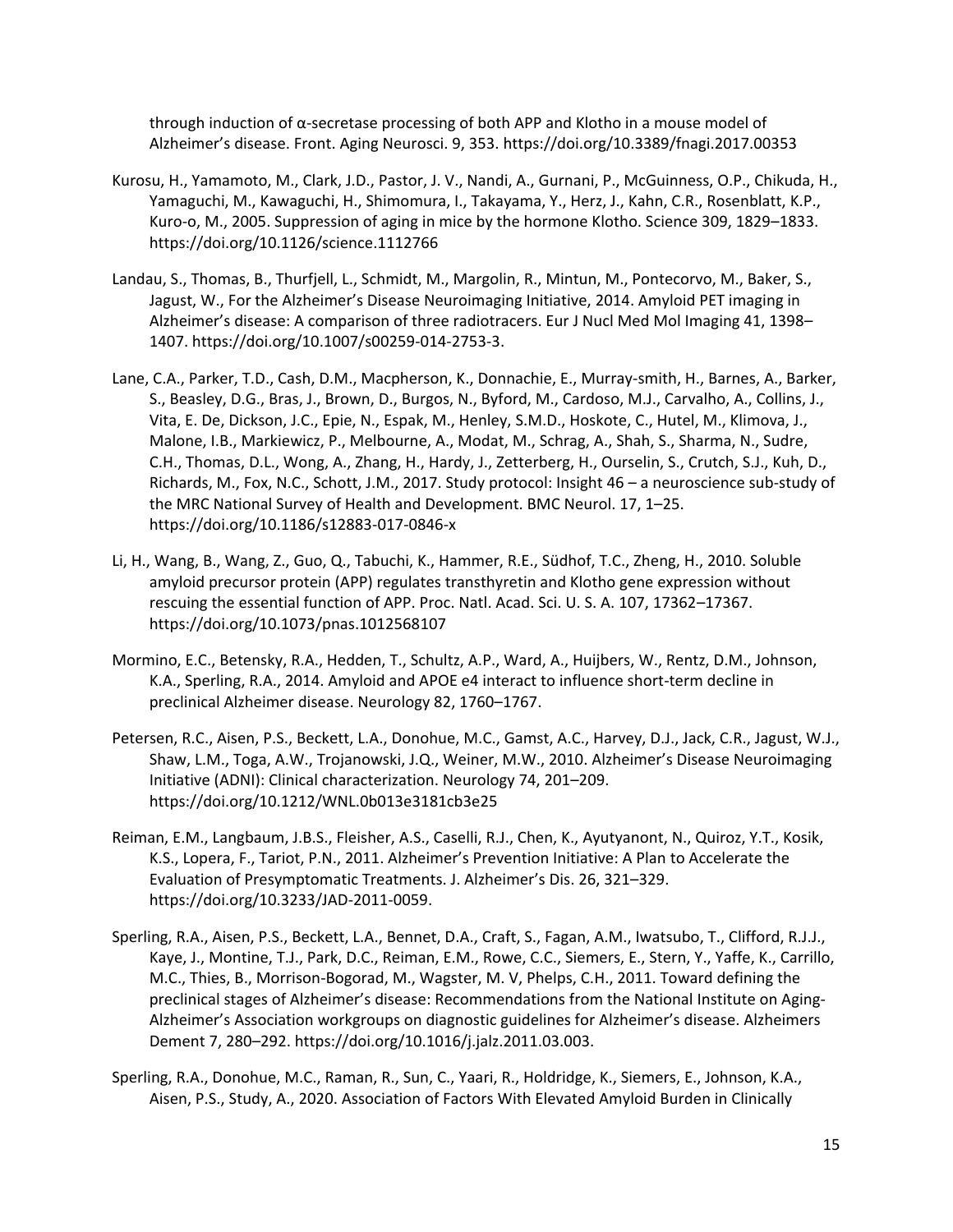Normal Older Individuals. JAMA Neurol. E1-11. https://doi.org/10.1001/jamaneurol.2020.0387

- Yang, H., Chhatwal, J.P., Xu, J., White, C.C., Rabin, J.S., Papp, K. V, Buckley, R.F., Aaron, P., Properzi, M.J., Gatchel, J.R., Amariglio, R.E., Donovan, J., Mormino, E.C., Hedden, T., Marshall, G.A., Dorene, M., Johnson, K.A., Jager, P.L. De, Sperling, R.A., 2019. An UNC5C Allele Predicts Cognitive Decline and Hippocampal Atrophy in Clinically Normal Older Adults. J. Alzheimer's Dis. 68, 1161–1170. https://doi.org/10.3233/JAD-180788.
- Yokoyama, J.S., Marx, G., Brown, J.A., Bonham, L.W., Wang, D., Coppola, G., Seeley, W.W., Rosen, H.J., Miller, B.L., Kramer, J.H., Dubal, D.B., 2017. Systemic klotho is associated with KLOTHO variation and predicts intrinsic cortical connectivity in healthy human aging. Brain Imaging Behav. 11, 391– 400. https://doi.org/10.1007/s11682-016-9598-2
- Yokoyama, J.S., Sturm, V.E., Bonham, L.W., Klein, E., Arfanakis, K., Yu, L., Coppola, G., Kramer, J.H., Bennett, D.A., Miller, B.L., Dubal, D.B., 2015. Variation in longevity gene KLOTHO is associated with greater cortical volumes. Ann. Clin. Transl. Neurol. 2, 215–230. https://doi.org/10.1002/acn3.161
- Zeng, C.Y., Yang, T.T., Zhou, H.J., Zhao, Y., Kuang, X., Duan, W., Du, J.R., 2019. Lentiviral vector–mediated overexpression of Klotho in the brain improves Alzheimer's disease–like pathology and cognitive deficits in mice. Neurobiol. Aging 78, 18–28. https://doi.org/10.1016/j.neurobiolaging.2019.02.003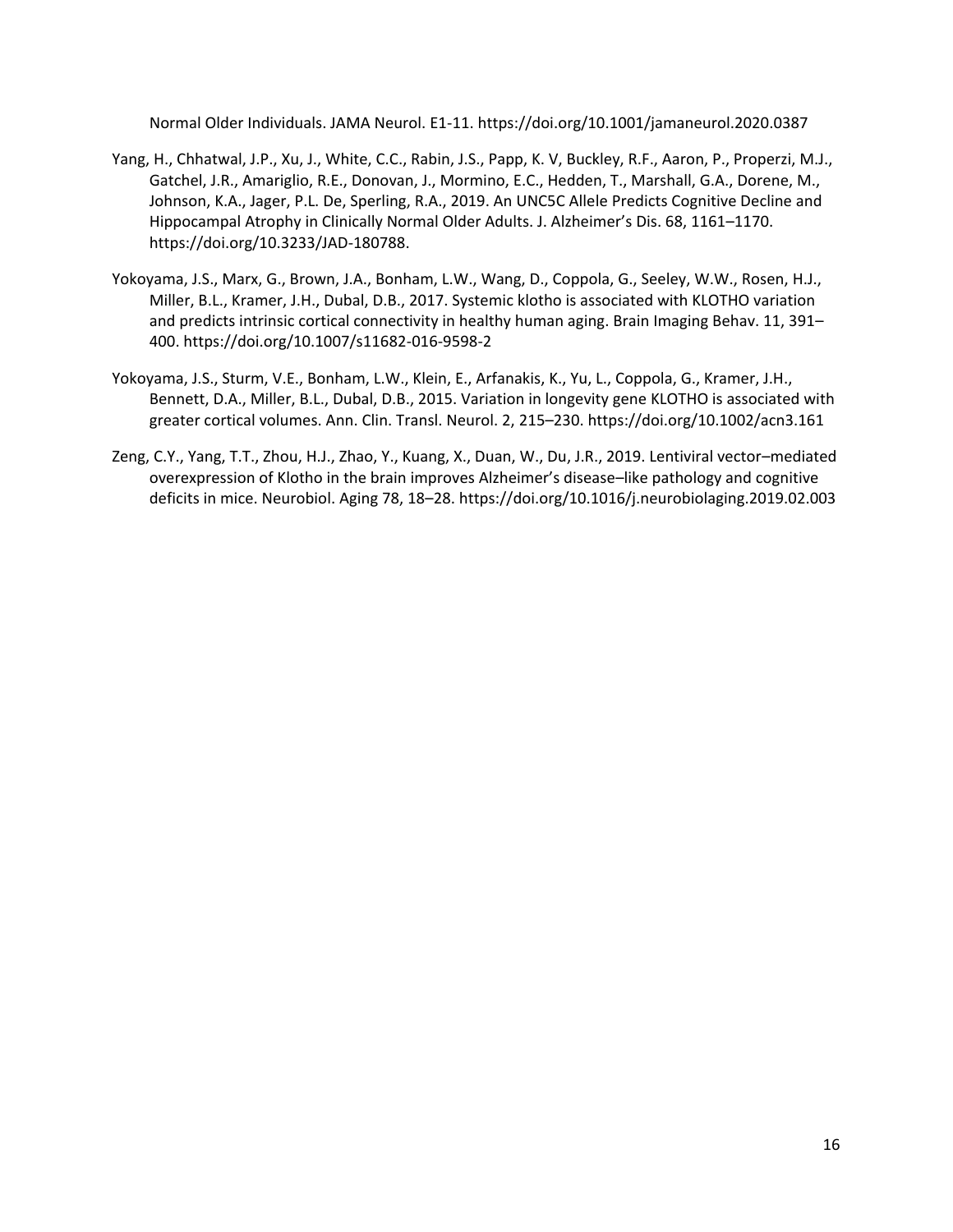# **Tables**

|                         | <b>ADNI</b>  | A4           | <b>AIBL</b>  | Insight 46    | <b>HABS</b>  |  |
|-------------------------|--------------|--------------|--------------|---------------|--------------|--|
| Characteristic          | $(n = 229)$  | $(n = 2294)$ | $(n = 515)$  | $(n = 415)$   | $(n = 128)$  |  |
| APOE *4 status, No. (%) | $(n = 229)$  | $(n = 2294)$ | $(n = 515)$  | $(n = 415)$   | $(n = 128)$  |  |
| $APOE*4+$               | 72 (31.4%)   | 876 (38.2%)  | 144 (28.0%)  | 117 (28.2%)   | 43 (33.6%)   |  |
| $APOE*4-$               | 157 (68.6%)  | 1418 (61.8%) | 371 (72.0%)  | 298 (71.8%)   | 85 (66.4%)   |  |
| APOE genotype, No. (%)  | $(n = 229)$  | $(n = 2294)$ | $(n = 515)$  | $(n = 403)^*$ | $(n = 128)$  |  |
| 2/2                     | $0(0\%)$     | $9(0.4\%)$   | 2(0.4%       | $0(0\%)$      | 2(1.6%)      |  |
| 2/3                     | 29 (12.7%)   | 210 (9.2%)   | 70 (13.6%)   | 53 (13.1%)    | 5(3.9%)      |  |
| 2/4                     | 5(2.2%)      | 63 (2.7%)    | 10 (1.9%)    | 7(1.7%)       | 5(3.9%)      |  |
| 3/3                     | 128 (55.9%)  | 1199 (52.3%) | 299 (58.1%)  | 233 (57.8%)   | 77 (60.2%)   |  |
| 3/4                     | 64 (27.9%)   | 732 (31.9%)  | 116 (22.5%)  | 100 (24.8%)   | 36 (28.1%)   |  |
| 4/4                     | 3(1.3%)      | 81 (3.5%)    | 18 (3.5%)    | 10 (2.5%)     | 2(1.6%)      |  |
| Age, Mean (SD), y       | $(n = 229)$  | $(n = 2294)$ | $(n = 515)$  | $(n = 415)$   | $(n = 128)$  |  |
| 60-80y                  | 73.69 (4.40) | 70.60 (3.89) | 72.10 (5.05) | 70.65 (0.67)  | 73.76 (3.78) |  |
| $APOE*4+$               | 72.07 (4.77) | 70.24 (3.76) | 71.34 (4.98) | 70.64 (0.68)  | 73.14 (3.89) |  |
| APOE *4-                | 74.44 (4.02) | 70.83 (3.95) | 72.40 (5.06) | 70.66 (0.67)  | 74.08 (3.71) |  |
| Sex, No. (%)            | $(n = 229)$  | $(n = 2294)$ | $(n = 515)$  | $(n = 415)$   | $(n = 128)$  |  |
| Female                  | 126 (55.0%)  | 1431 (62.4%) | 278 (56.6%)  | 201 (48.4%)   | 71 (55.5%)   |  |
| $APOE*4+$               | $(n = 72)$   | $(n = 876)$  | $(n = 144)$  | $(n = 117)$   | $(n = 43)$   |  |
| Female                  | 43 (59.7%)   | 541 (61.8%)  | 79 (54.9%)   | 55 (47.0%)    | 25 (58.1%)   |  |
| APOE *4-                | $(n = 157)$  | $(n = 1418)$ | $(n = 371)$  | $(n = 298)$   | $(n = 85)$   |  |
| Female                  | 83 (52.9%)   | 890 (62.8%)  | 215 (60.0%)  | 146 (49.0%)   | 46 (54.1%)   |  |
| Education               | $(n = 229)$  | $(n = 2292)$ | $(n = 515)$  | $(n = 415)$   | $(n = 128)$  |  |
| Mean (SD), y            | 16.54(2.51)  | 16.62 (2.68) |              |               | 16.23 (3.00) |  |
| $<$ 13 y, No. (%)       | 23 (10.0%)   | 202 (8.8%)   | 235 (45.6%)  | 170 (41.0%)   | 26 (20.3%)   |  |
| $≥ 13$ y, No. (%)       | 206 (90.0%)  | 2090 (91.1%) | 280 (54.4%)  | 245 (59.0%)   | 102 (79.7%)  |  |
| MMSE score              | $(n = 229)$  | $(n = 2294)$ | $(n = 515)$  | $(n = 415)$   | $(n = 128)$  |  |
| Mean (SD)               | 29.12 (1.07) | 28.96 (1.13) | 28.75 (1.20) | 29.28 (0.90)  | 29.28 (0.87) |  |
| Amyloid PET, No. (%)    | $(n = 229)$  | $(n = 2294)$ | $(n = 515)$  | $(n = 415)$   | $(n = 128)$  |  |
| Amyloid Positive        | 97 (42.4%)   | 632 (27.6%)  | 183 (35.5%)  | 73 (17.6%)    | 49 (38.3%)   |  |
| $APOE*4+$               | $(n = 72)$   | $(n = 876)$  | $(n = 144)$  | $(n = 117)$   | $(n = 43)$   |  |
| Amyloid Positive        | 48 (66.7%)   | 426 (48.6%)  | 85 (59.0%)   | 42 (35.9%)    | 30 (69.8%)   |  |
| APOE *4-                | $(n = 157)$  | $(n = 1418)$ | $(n = 371)$  | $(n = 298)$   | $(n = 85)$   |  |
| Amyloid Positive        | 49 (31.2%)   | 206 (14.5%)  | 98 (26.4%)   | 31 (10.4%)    | 19 (22.4%)   |  |

**Table 1. Demographics of subjects ages 60 to 80 and cognitively normal at time of amyloid PET imaging.**

Data were available from the Alzheimer's Disease Neuroimaging Initiative (ADNI), the Anti-Amyloid Treatment in Asymptomatic Alzheimer disease Study (A4), the Australian Imaging Biomarkers and Lifestyle Study of Ageing (AIBL), Insight 46 (a neuroscience sub-study of the MRC National Survey of Health and Development), and the Harvard Aging Brain Study (HABS).

\*In the Insight 46 cohort, the rs7412 variant (which provides information on *APOE*\*2 status) was not directly genotyped in all subjects and could not be imputed with high reliability.

*Abbreviations: SD, standard deviation; MMSE, Mini-mental state examination; PET, Positron emission tomography.*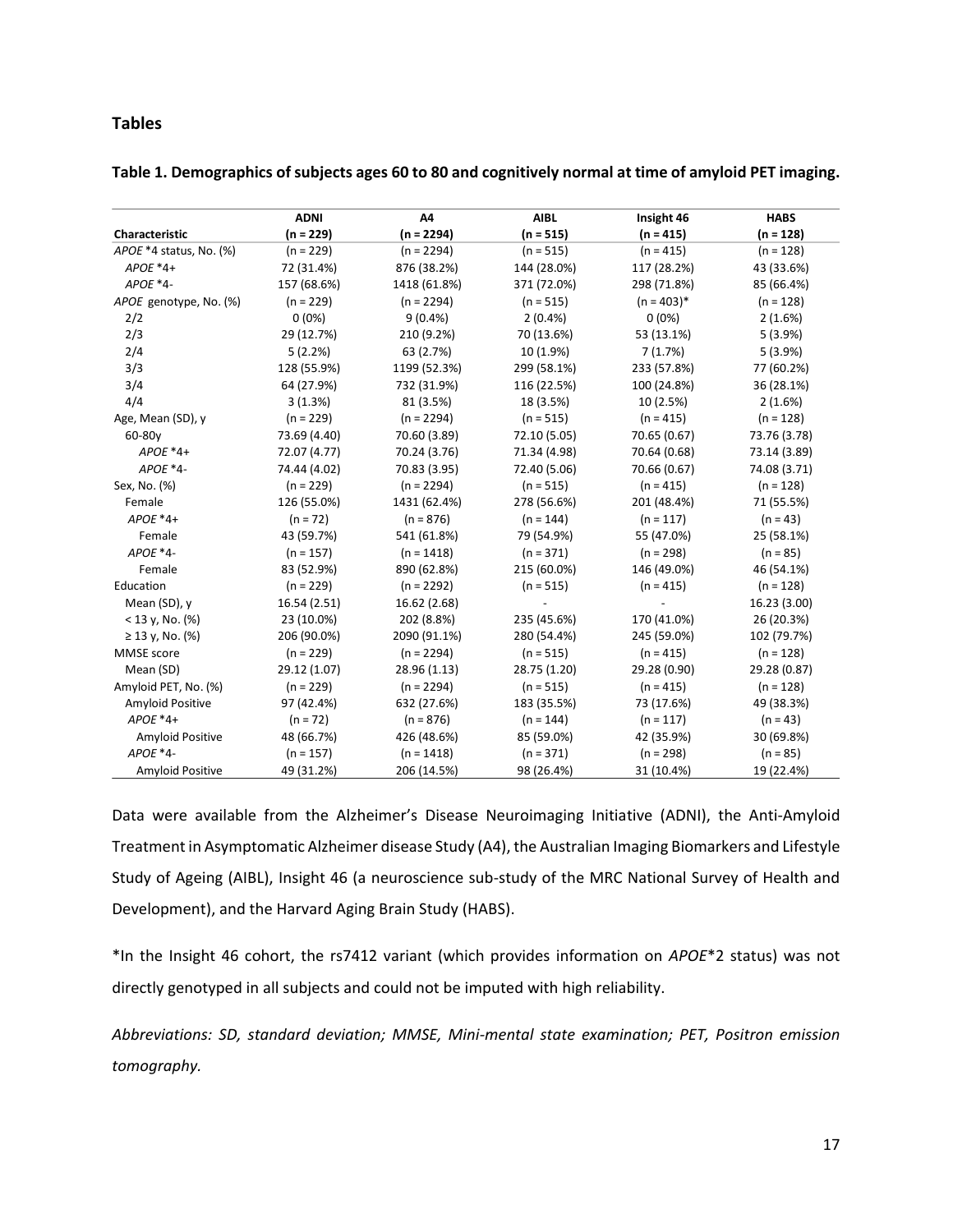**Table 2. Association of** *KL*\***VSHET+ with amyloid PET positivity status, stratified by** *APOE*\***4 status, in cognitively normal subjects ages 60 to 80.**

|                                         | Association between KL* VS <sup>HET+</sup> and Amy+ by APOE *4 status |                              |                               |         | Interaction between $KL^*VS^{HET+}$ and Amy+ by APOE *4 status |                             |                              |                               |         |                 |
|-----------------------------------------|-----------------------------------------------------------------------|------------------------------|-------------------------------|---------|----------------------------------------------------------------|-----------------------------|------------------------------|-------------------------------|---------|-----------------|
| Study                                   | Amy-with<br>$KL*VS^{HET+}$                                            | Amy+ with<br>$KL^*VS^{HET+}$ | <b>Odds Ratio</b><br>[95% CI] | P-value | Power                                                          | Amy-with<br>$KL^*VS^{HET+}$ | Amy+ with<br>$KL^*VS^{HET+}$ | <b>Odds Ratio</b><br>[95% CI] | P-value | Power           |
| Stratum                                 | (N/total)                                                             | (N/total)                    |                               |         |                                                                | (N/total)                   | (N/total)                    |                               |         |                 |
| ADNI                                    |                                                                       |                              |                               |         |                                                                |                             |                              |                               |         |                 |
| APOE *4+                                | 14/24                                                                 | 10/48                        | 0.18                          | 0.0044  | 0.16                                                           | 47/132                      | 25/97                        | 0.18                          | 0.013   | 0.08            |
|                                         | (58.3%)                                                               | (20.8%)                      | $[0.06 - 0.59]$               |         | $[0.11 - 0.21]$                                                | (35.6%)                     | (25.8%)                      | $[0.05 - 0.70]$               |         | $[0.05 - 0.14]$ |
| APOE *4-                                | 33/108                                                                | 15/49                        | 0.99                          | 0.98    | 0.14                                                           |                             |                              |                               |         |                 |
|                                         | (30.6%)                                                               | (30.6%)                      | $[0.66 - 1.32]$               |         | $[0.08 - 0.18]$                                                |                             |                              |                               |         |                 |
| A4                                      |                                                                       |                              |                               |         |                                                                |                             |                              |                               |         |                 |
| APOE *4+                                | 129/450                                                               | 98/426                       | 0.72                          | 0.038   | 0.77                                                           | 446/1662                    | 149/632                      | 0.77                          | 0.28    | 0.50            |
|                                         | (28.7%)                                                               | (23.0%)                      | $[0.53 - 0.98]$               |         | $[0.45 - 0.96]$                                                | (26.8%)                     | (23.6%)                      | $[0.49 - 1.23]$               |         | $[0.25 - 0.72]$ |
| APOE *4-                                | 317/1212                                                              | 51/206                       | 0.93                          | 0.69    | 0.62                                                           |                             |                              |                               |         |                 |
|                                         | (26.2%)                                                               | (24.8%)                      | $[0.66 - 1.32]$               |         | $[0.32 - 0.88]$                                                |                             |                              |                               |         |                 |
| AIBL                                    |                                                                       |                              |                               |         |                                                                |                             |                              |                               |         |                 |
| $APOE*4+$                               | 21/59                                                                 | 19/85                        | 0.53                          | 0.092   | 0.27                                                           | 90/332                      | 41/183                       | 0.61                          | 0.30    | 0.19            |
|                                         | (35.6%)                                                               | (22.4%)                      | $[0.25 - 1.11]$               |         | $[0.15 - 0.38]$                                                | (27.1%)                     | (22.4%)                      | $[0.24 - 1.55]$               |         | $[0.15 - 0.32]$ |
| APOE *4-                                | 69/273                                                                | 22/98                        | 0.87                          | 0.62    | 0.31                                                           |                             |                              |                               |         |                 |
|                                         | (25.3%)                                                               | (22.4%)                      | $[0.50 - 1.51]$               |         | $[0.19 - 0.54]$                                                |                             |                              |                               |         |                 |
| Insight 46                              |                                                                       |                              |                               |         |                                                                |                             |                              |                               |         |                 |
| $APOE*4+$                               | 17/75                                                                 | 9/42                         | 0.90                          | 0.82    | 0.18                                                           | 85/342                      | 18/73                        | 0.80                          | 0.73    | 0.08            |
|                                         | (22.7%)                                                               | (21.5%)                      | $[0.35 - 2.29]$               |         | $[0.10 - 0.26]$                                                | (24.9%)                     | (24.7%)                      | $[0.23 - 2.77]$               |         | $[0.05 - 0.10]$ |
| $APOE*4-$                               | 68/267                                                                | 9/31                         | 1.33                          | 0.51    | 0.02                                                           |                             |                              |                               |         |                 |
|                                         | (25.5%)                                                               | (26.7%)                      | $[0.57 - 3.07]$               |         | $[0.02 - 0.02]$                                                |                             |                              |                               |         |                 |
| <b>HABS</b>                             |                                                                       |                              |                               |         |                                                                |                             |                              |                               |         |                 |
| $APOE*4+$                               | 1/13                                                                  | 9/30                         | 6.09                          | 0.14    | 0.04                                                           | 18/79                       | 13/49                        | 7.47                          | 0.13    | 0.03            |
|                                         | (7.7%)                                                                | $(30.0\%)$                   | $[0.56 - 66.5]$               |         | $[0.04 - 0.06]$                                                | (22.8%)                     | (26.5%)                      | $[0.54 - 102.6]$              |         | $[0.02 - 0.03]$ |
| APOE *4-                                | 17/66                                                                 | 4/19                         | 0.56                          | 0.43    | 0.021                                                          |                             |                              |                               |         |                 |
|                                         | (25.8%)                                                               | (21.1%)                      | $[0.13 - 2.37]$               |         | $[0.02 - 0.02]$                                                |                             |                              |                               |         |                 |
| Meta-analysis <sup>+</sup>              |                                                                       |                              |                               |         |                                                                |                             |                              |                               |         |                 |
| $APOE*4+$                               | 182/621                                                               | 145/631                      | 0.67                          | 0.0035  | 0.90                                                           | 686/2547                    | 246/1034                     | 0.70                          | 0.061   | 0.65            |
|                                         | (29.3%)                                                               | $(23.0\%)$                   | $[0.52 - 0.88]$               |         | $[0.57 - 0.99]$                                                | (26.9%)                     | (23.8%)                      | $[0.48 - 1.02]$               |         | $[0.33 - 0.88]$ |
| $APOE*4-$                               | 504/1926                                                              | 101/403                      | 0.94                          | 0.63    | 0.86                                                           |                             |                              |                               |         |                 |
|                                         | (26.2%)                                                               | (25.1%)                      | $[0.73 - 1.21]$               |         | $[0.52 - 0.99]$                                                |                             |                              |                               |         |                 |
| Meta-analysis without ADNI <sup>#</sup> |                                                                       |                              |                               |         |                                                                |                             |                              |                               |         |                 |
| $APOE*4+$                               | 168/597                                                               | 135/583                      | 0.72                          | 0.020   | 0.85                                                           | 639/2415                    | 221/937                      | 0.78                          | 0.22    | 0.60            |
|                                         | (28.1%)                                                               | (23.2%)                      | $[0.55 - 0.95]$               |         | $[0.54 - 0.99]$                                                | (26.5%)                     | (23.6%)                      | $[0.53 - 1.16]$               |         | $[0.34 - 0.86]$ |
| APOE *4-                                | 471/1818                                                              | 86/354                       | 0.93                          | 0.62    | 0.82                                                           |                             |                              |                               |         |                 |
|                                         | (25.9%)                                                               | (24.3%)                      | $[0.71 - 1.23]$               |         | $[0.49 - 0.98]$                                                |                             |                              |                               |         |                 |

Power is directly reported in the table for an OR of 0.7 and additionally for OR values ranging from 0.6 to 0.8 [denoted by square brackets], corresponding to *a priori* expected effect sizes (cf. methods).

†Cochran's Q tests for heterogeneity were non-significant for the displayed meta-analyses across all cohorts in the *APOE*\*4+ (Q=9.01, P=0.06), *APOE*\*4- (Q=1.24, P=0.87), and full sample (Q=7.24, P=0.12).

‡Meta-analyses were repeated after excluding ADNI to ensure a fully independent validation effort of prior work (Belloy et al., 2020). Cochran's Q tests for heterogeneity were non-significant for the displayed metaanalyses across cohorts, when excluding ADNI, in the *APOE*\*4+ (Q=3.95, P=0.27), *APOE*\*4- (Q=1.22, P=0.75), and full sample (Q=3.12, P=0.37).